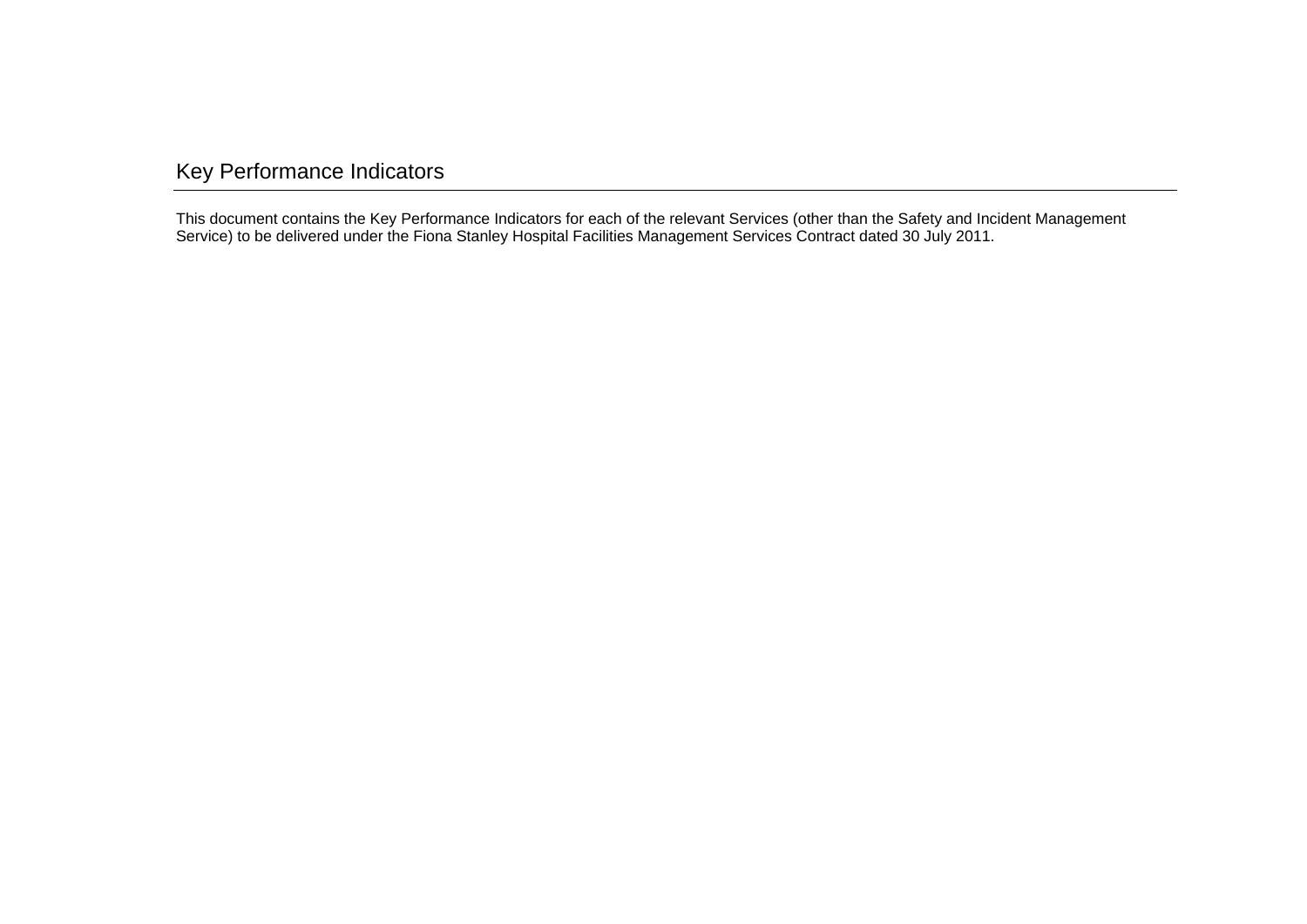#### Table of contents

| <b>Key Performance Indicators</b>                            | 1           |
|--------------------------------------------------------------|-------------|
| <b>Audio Visual Service</b>                                  | 1           |
| <b>Cleaning Service</b>                                      | $\mathbf 2$ |
| <b>Electronic Records Management Service</b>                 | 3           |
| <b>Energy and Utilities Service</b>                          | 4           |
| <b>Estate Service</b>                                        | 5           |
| <b>External Transport Service</b>                            | 8           |
| <b>Fleet Management Service</b>                              | 9           |
| <b>Grounds Maintenance Service</b>                           | 10          |
| <b>Health Records Management and Clinical Coding Service</b> | 11          |
| <b>Helpdesk and Communications Service</b>                   | 12          |
| <b>Human Resource Management Service</b>                     | 14          |
| <b>ICT Service</b>                                           | 16          |
| <b>Internal Logistics</b>                                    | 18          |
| <b>Linen Service</b>                                         | 19          |
| <b>Managed Equipment Service</b>                             | 20          |
| <b>Management and Integration Service</b>                    | 22          |
| <b>Patient Catering Service</b>                              | 25          |
| <b>Pest Control Service</b>                                  | 26          |
| <b>Property Management Service</b>                           | 27          |
|                                                              |             |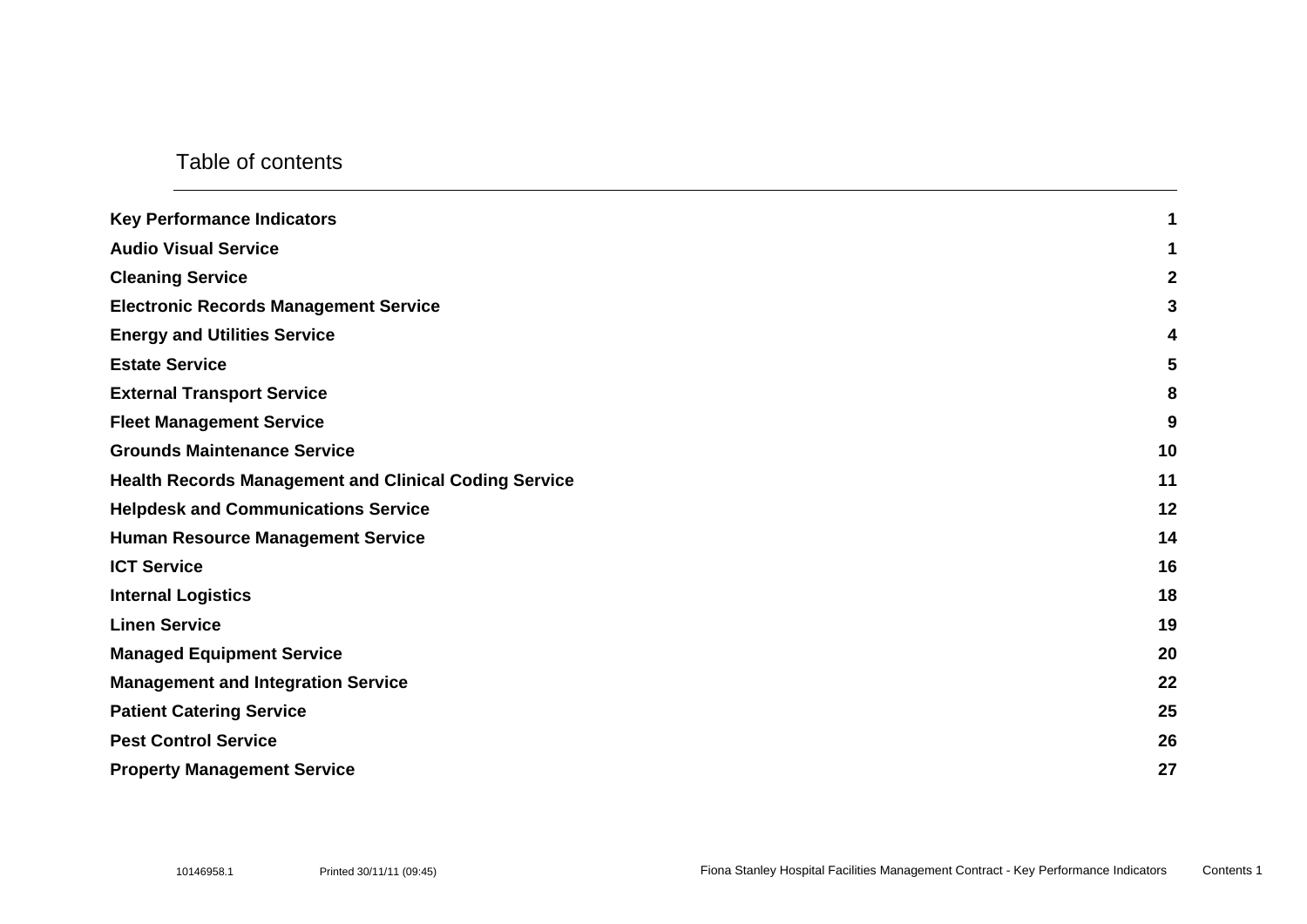| <b>Reception Service</b>                      | 27 |
|-----------------------------------------------|----|
| <b>Scheduling and Billing Service</b>         | 28 |
| <b>Sterilisation Service</b>                  | 29 |
| <b>Supplies Management Service</b>            | 30 |
| <b>Vehicle and Traffic Management Service</b> | 32 |
| <b>Waste Management Service</b>               | 33 |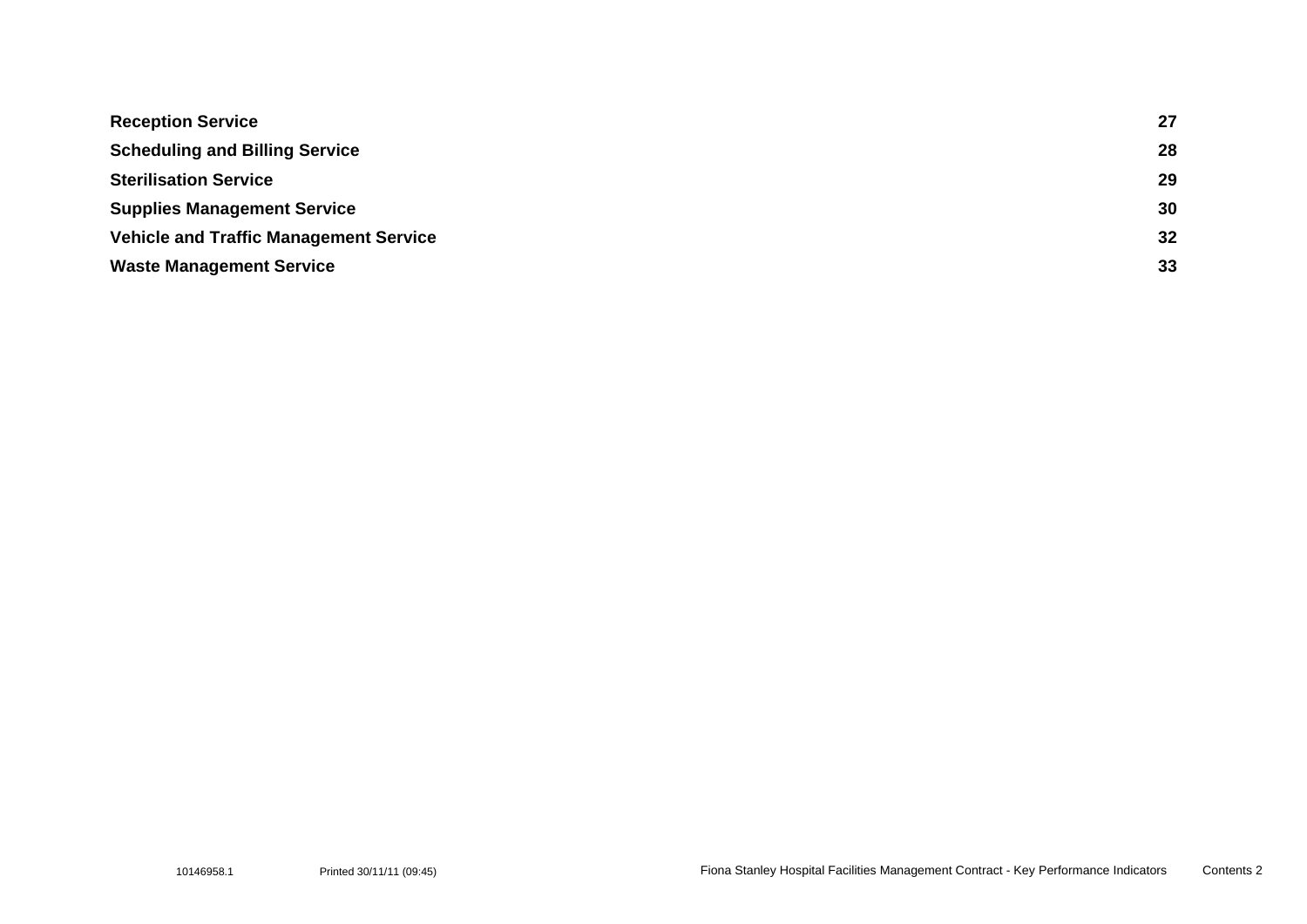### <span id="page-3-0"></span>Audio Visual Service

| Ref            | <b>Performance Parameters</b>                                                                                                                                                                                  |
|----------------|----------------------------------------------------------------------------------------------------------------------------------------------------------------------------------------------------------------|
|                | The system that enables the scheduling, automated booking and allocation of Audio Visual Equipment is available to Hospital Employees at all times.                                                            |
| 2              | Any action or request relating to a Booking is attended to within 10 minutes.                                                                                                                                  |
| 3              | The Audio Visual Service is managed so that it is integrated with the Patient Entertainment Systems at all times in accordance with paragraphs 2.2(d) and<br>2.2(f) of this Specific Service Specification.    |
| $\overline{4}$ | The Facilities Manager's Audio Visual Equipment meets the Facilities Reference Guide at all times.                                                                                                             |
| 5              | Digital content specified by the Principal is streamed through the Audio Visual Equipment, when requested by the Principal.                                                                                    |
| 6              | Custom content on the public information and Wayfinding dynamic display devices are managed and updated in accordance with the Audio Visual<br>Services Plan.                                                  |
| $\overline{7}$ | The Audio Visual Service is managed at all times, in accordance with the Principal's clinical and business system requirements, as required by paragraph<br>2.2(h) of this Specific Service Specification.     |
| 8              | Relevant Audio Visual Equipment is provided and set up for its intended use at the time and location requested in each Booking that is made at least 2<br>hours before the requested time.                     |
| 9              | Training is provided in accordance with paragraph 2.2(k) of this Specific Service Specification.                                                                                                               |
| 10             | Video Conferencing systems operate at the Site in accordance with the Audio Visual Technical Specification at all times.                                                                                       |
| 11             | The Audio Visual Equipment is capable of making notifications and messages for purposes of the Safety and Incident Management Service in<br>accordance with the Audio Visual Service Plan for 98% of the time. |
| 12             | The Facilities Manager complies with paragraph 2.2(n) of this Specific Service Specification.                                                                                                                  |
| 13             | The Principal is notified within 1 Business Day if the safety or security of any Audio Visual Equipment has been compromised with a replacement or repair<br>cost of greater than \$5,000 (Indexed).           |
| 14             | Electrical, electronic monitoring and physical checks are performed in accordance with paragraph 2.2(p) of this Specific Service Specification and the<br>Audio Visual Service Plan.                           |
| 15             | Amber or Green range is achieved for all Continuous Improvement Indicators on an annual basis.                                                                                                                 |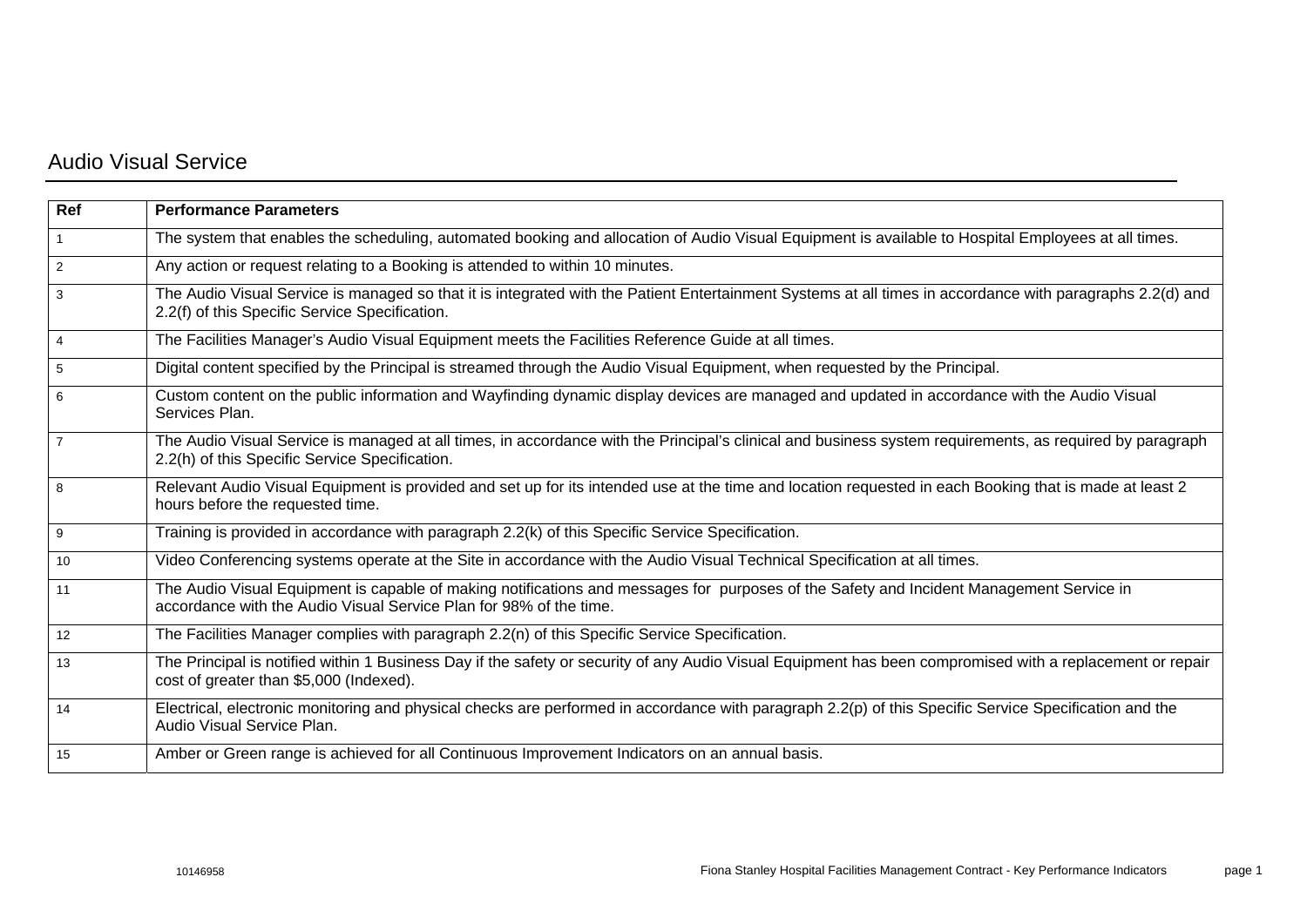# <span id="page-4-0"></span>Cleaning Service

| Ref | <b>Performance Parameters</b>                                                                                                                                                                                                                 |
|-----|-----------------------------------------------------------------------------------------------------------------------------------------------------------------------------------------------------------------------------------------------|
| 16  | Cleaning Equipment and Cleaning Consumables are provided, maintained, cleaned, stored and replaced in accordance with the relevant manufacturer's<br>requirements and Good Industry Practice.                                                 |
| 17  | Scheduled Cleaning is only performed during the relevant Access Time for that area, unless otherwise agreed with the Principal in writing.                                                                                                    |
| 18  | Scheduled Cleaning in Critically Important Functional Areas is completed in accordance with the Cleaning Service Plan and in accordance with the<br>Cleaning Standards.                                                                       |
| 19  | Scheduled Cleaning in Highly Important Functional Areas is completed in accordance with the Cleaning Service Plan and in accordance with the Cleaning<br>Standards.                                                                           |
| 20  | Scheduled Cleaning in Very Important Functional Areas is completed in accordance with the Cleaning Service Plan and in accordance with the Cleaning<br>Standards.                                                                             |
| 21  | Scheduled Cleaning in Important Functional Areas is completed in accordance with the Cleaning Service Plan and in accordance with the Cleaning<br>Standards.                                                                                  |
| 22  | Isolation Cleans are attended to within the Attendance Time when requested in accordance with paragraph 2.2(a)(3) of this Specific Service Specification.                                                                                     |
| 23  | Emergency Faults are Attended to within the relevant Attendance Time.                                                                                                                                                                         |
| 24  | Reactive Cleans are completed in respect of Emergency Faults within the relevant Rectification Time.                                                                                                                                          |
| 25  | Urgent Faults are Attended to within the relevant Attendance Time.                                                                                                                                                                            |
| 26  | Reactive Cleans are completed in respect of Urgent Faults within the relevant Rectification Time.                                                                                                                                             |
| 27  | Non-Urgent Faults are Attended to within the relevant Attendance Time.                                                                                                                                                                        |
| 28  | Reactive Cleans are completed in respect of Non-Urgent Faults within the relevant Rectification Time.                                                                                                                                         |
| 29  | All Hospital beds are cleaned and made up with clean linen to meet the Cleaning Standards and at frequencies requested by Hospital Employees in<br>accordance with the process stated in the Cleaning Service Plan.                           |
| 30  | All privacy curtains and blinds are present and clean in accordance with the Cleaning Standards.                                                                                                                                              |
| 31  | Facilities Manager performs regular inspections of each Functional Area at times and frequencies specified in the Cleaning Service Plan to ensure each<br>Functional Area is in a state of cleanliness compliant with the Cleaning Standards. |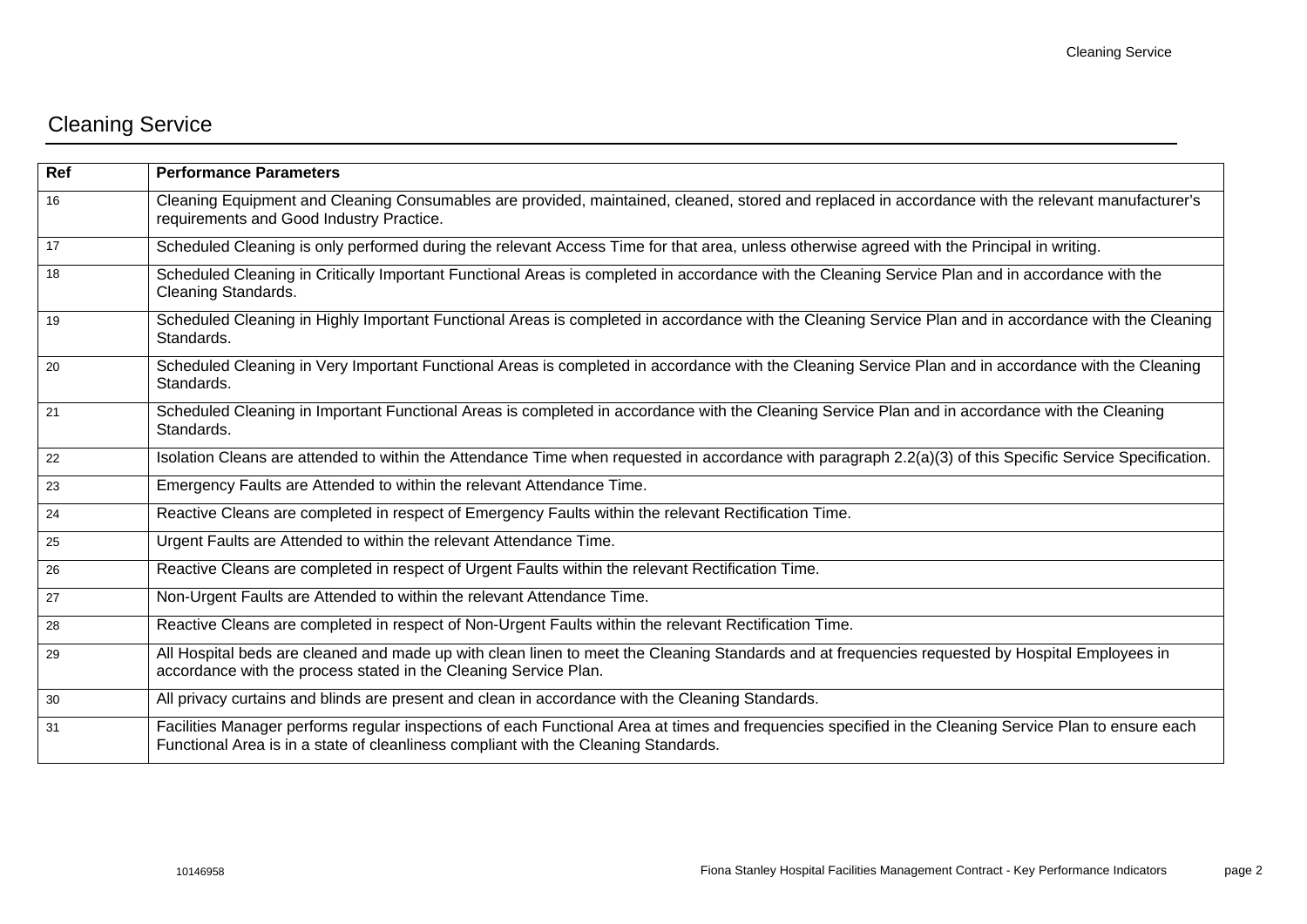| Ref | <b>Performance Parameters</b>                                                                  |
|-----|------------------------------------------------------------------------------------------------|
| 32  | Facilities Manager develops and maintains methods and procedures to respond to an Outbreak.    |
| 33  | Amber or Green range is achieved for all Continuous Improvement Indicators on an annual basis. |

# <span id="page-5-0"></span>Electronic Records Management Service

| Ref            | <b>Performance Parameters</b>                                                                                                                                                                                                       |
|----------------|-------------------------------------------------------------------------------------------------------------------------------------------------------------------------------------------------------------------------------------|
|                | The Hospital Records Management System is available at all times.                                                                                                                                                                   |
| 2              | The Electronic Records Management Service is available for 99% of the time in any month as described in paragraph 2.4(b) of this Specific Service<br>Specification.                                                                 |
| 3              | Hospital Records Management System provided by the Facilities Manager is maintained, upgraded and replaced to maintain full interoperability and<br>integration with the then current Facilities Reference Guide.                   |
| $\overline{4}$ | Hospital Records management complies with the relevant Health Policies specifically identified in paragraph 2.3(e) of this Specific Service Specification at<br>all times.                                                          |
| 5              | 99% of Scanning Items received are dealt with in accordance with paragraph 2.2(b)(i) of this Specific Service Specification.                                                                                                        |
| 6              | All Non-Scanning Items are electronically identified in accordance with the requirements in this Specific Service Specification.                                                                                                    |
| $\overline{7}$ | Each intended recipient of a Non-Scanning Item is notified of the arrival or receipt (as applicable) of all relevant Non-Scanning Items within 4 hours of<br>arrival of the relevant item at the Site.                              |
| 8              | All Hospital Records converted to an electronic format comply with paragraph 2.3(a) of this Specific Service Specification.                                                                                                         |
| 9              | 99.5% of Hospital Records that are filed electronically are correctly filed within the Hospital Records Management System and named, in accordance with<br>the User Instructions.                                                   |
| 10             | For each Urgent Request, Hospital Records are retrieved and made available within 30 minutes of receipt of the request.                                                                                                             |
| 11             | For all Non-urgent Requests for scannable but not yet scanned Hospital Records stored within the Hospital Records Management System, Hospital<br>Records are retrieved and made available within 4 hours of receipt of the request. |
| 12             | The Facilities Manager makes available to the Principal's Personnel appropriate training for the use of the User Instructions, as detailed in the Electronic<br>Records Management Service Plan.                                    |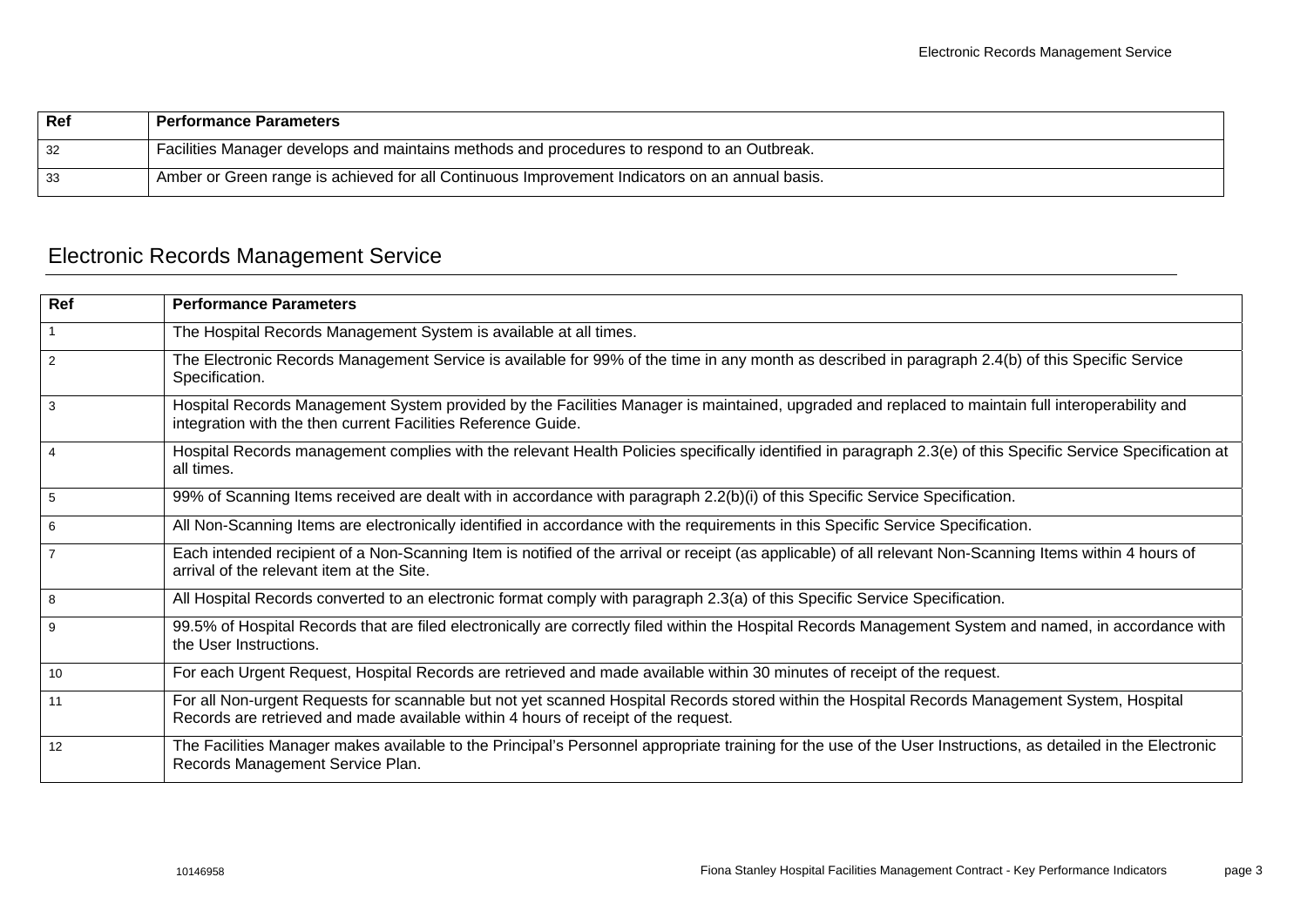| Ref | <b>Performance Parameters</b>                                                                                                                                                                                             |
|-----|---------------------------------------------------------------------------------------------------------------------------------------------------------------------------------------------------------------------------|
| 13  | Audits are conducted in accordance with requirements of paragraph 2.3(d) of this Specific Service Specification.                                                                                                          |
| 14  | Recommendations on the minimisation of paper-based Hospital Records are provided at the end of each Contract Year.                                                                                                        |
| 15  | All Confidential Information is stored in a secure and safe manner so that it may only be accessed by the Principal's and Facilities Manager's Personnel<br>identified in the Electronic Records Management Service Plan. |
| 16  | Amber or Green range is achieved for all Continuous Improvement Indicators on an annual basis.                                                                                                                            |

# <span id="page-6-0"></span>Energy and Utilities Service

| <b>Performance Parameters</b>                                                                                                                                                                                                                      |
|----------------------------------------------------------------------------------------------------------------------------------------------------------------------------------------------------------------------------------------------------|
| Utility supply is continuous to the Site at all times.                                                                                                                                                                                             |
| A report on the forecast usage patterns, peak demand and total annual usage of each Utility for the entire Site is provided to the Principal within 1 month<br>of the end of each calendar year.                                                   |
| Inaccuracies regarding volumes and prices issued on invoices are identified and raised with the Utility Provider within one Business Day of receipt of the<br>invoice.                                                                             |
| Contingency plans addressing the loss of supply of all Utilities are reviewed and tested, as agreed with the Principal in the Energy and Utilities Service<br>Plan.                                                                                |
| Contingency plans are executed in accordance with the time frames specified in those plans, and if no time periods are specified then expediently,<br>following the loss of one or more Utilities resulting in the continuous supply of Utilities. |
| The Principal's Representative is informed one week prior to any scheduled interruptions to any Utilities supply of which the Facilities Manager should<br>reasonably have been aware.                                                             |
| All obligations, as required under each Utility Arrangement are complied with by the Facilities Manager.                                                                                                                                           |
| The conservation policy, as updated in accordance with paragraph 2.2(m) of this Specific Service Specification, is available to all those persons stated in<br>the Energy and Utilities Service Plan.                                              |
| The Facilities Manager implements the Utilities conservation policy.                                                                                                                                                                               |
| A report is provided to the Principal at least annually in the Annual Service Plan and includes all information identified in paragraph 2.2(m) of this Specific                                                                                    |
|                                                                                                                                                                                                                                                    |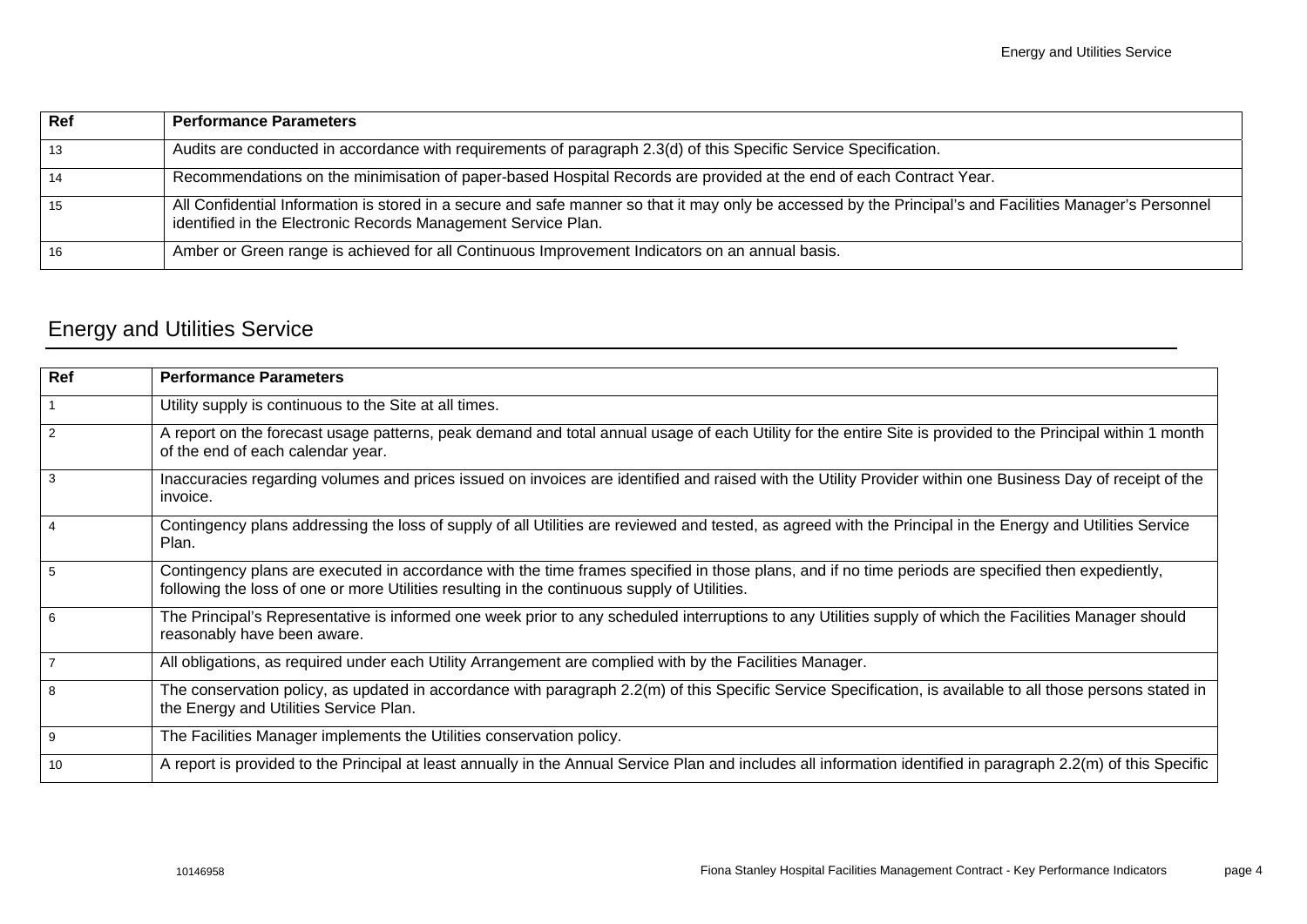| Ref               | <b>Performance Parameters</b>                                                                                                       |
|-------------------|-------------------------------------------------------------------------------------------------------------------------------------|
|                   | Service Specification.                                                                                                              |
| 11                | Except to the extent covered under other KPIs, the Principal's obligations under each Utility Agreement are performed at all times. |
| $12 \overline{ }$ | Amber or Green range is achieved for all Continuous Improvement Indicators on an annual basis.                                      |

### <span id="page-7-0"></span>Estate Service

| Ref            | <b>Performance Parameters</b>                                                                                                                                                                                                                                                                                   |
|----------------|-----------------------------------------------------------------------------------------------------------------------------------------------------------------------------------------------------------------------------------------------------------------------------------------------------------------|
|                | Accurate records of the cost of undertaking Additional Works and forecast costs of Additional Works within the Annual Services Plan are maintained at<br>all times.                                                                                                                                             |
| $\mathcal{P}$  | All Programmed Maintenance is carried out and completed by the agreed scheduled time and in accordance with the operational method statements<br>contained in the Estate Service Plan and all other relevant Facilities Management Plans.                                                                       |
| 3              | No Programmed Maintenance is carried out outside the times specified in paragraph 2.3 of this Specific Service Specification unless otherwise agreed<br>with the Principal.                                                                                                                                     |
| $\overline{4}$ | Other than in respect of the Facilities Manager's Equipment, all Emergency Faults are Attended to within the relevant Attendance Time and in<br>accordance with the operational method statements contained in the Estate Service Plan and all other relevant Facilities Management Plans.                      |
| $5^{\circ}$    | Reactive Maintenance is completed in respect of all Emergency Faults related to Building and Site Service Assets within the relevant Rectification<br>Time and in accordance with the operational method statements contained in the Estate Service Plan and all other relevant Facilities Management<br>Plans. |
| 6              | Other than in respect of the Facilities Manager's Equipment, all Urgent Faults are Attended to within the relevant Attendance Time and in accordance<br>with the operational method statements contained in the Estate Service Plan and all other relevant Facilities Management Plans.                         |
|                | Reactive Maintenance is completed in respect of all Urgent Faults related to Building and Site Service Assets within the relevant Rectification Time and<br>in accordance with the operational method statements contained in the Estate Service Plan and all other relevant Facilities Management Plans.       |
| 8              | Other than in respect of the Facilities Manager's Equipment, all Non-Urgent Faults are Attended to within the relevant Attendance Time and in<br>accordance with the operational method statements contained in the Estate Service Plan and all other relevant Facilities Management Plans.                     |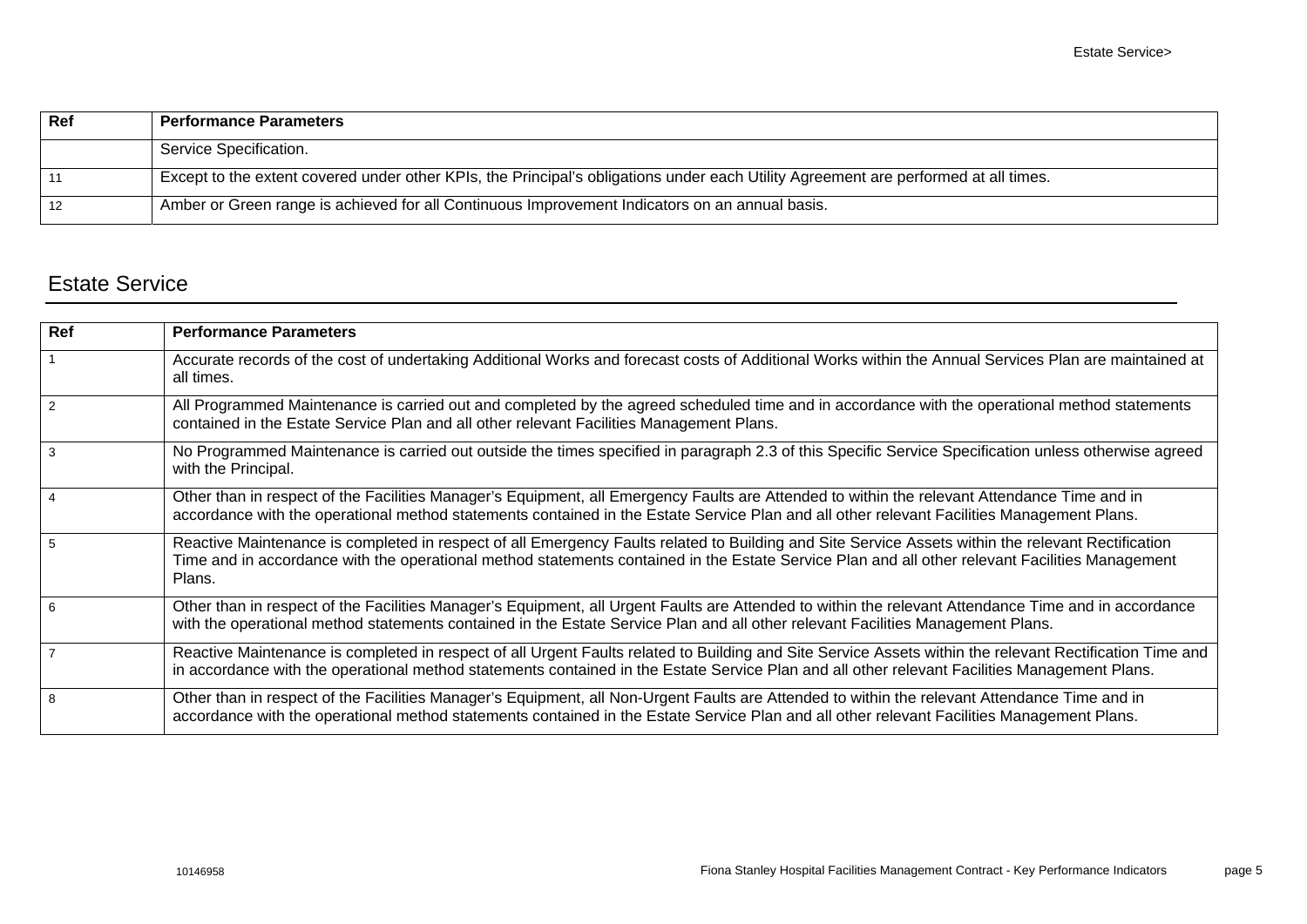| Ref | <b>Performance Parameters</b>                                                                                                                                                                                                                                                                                                         |
|-----|---------------------------------------------------------------------------------------------------------------------------------------------------------------------------------------------------------------------------------------------------------------------------------------------------------------------------------------|
| 9   | Reactive Maintenance is completed in respect of all Non-Urgent Faults related to Building and Site Service Assets within the relevant Rectification<br>Time and in accordance with the operational method statements contained in the Estate Service Plan and all other relevant Facilities Management<br>Plans.                      |
| 10  | Faults related to Building and Site Components and Principal's Equipment are rectified and Reactive Maintenance is completed within the time period<br>agreed with the Principal and in accordance with the operational method statements contained in the Estate Service Plan and all other relevant<br>Facilities Management Plans. |
| 11  | The Principal is notified, within the timeframes stated in paragraph 2.2(d)(4)(B) of this Specific Service Specification, of the cost of undertaking the<br>relevant works.                                                                                                                                                           |
| 12  | All additional plant and equipment are commissioned in accordance with paragraph 2.2(i) of this Specific Service Specification.                                                                                                                                                                                                       |
| 13  | The procedure established under paragraph 2.2(o) of this Specific Service Specification is implemented and complied with by the Facilities Manager.                                                                                                                                                                                   |
| 14  | Appropriate Permits to Work are obtained and adhered to by the Facilities Manager and the Personnel in accordance with the process agreed by the<br>Principal as required by paragraph 2.3(g) of this Specific Service Specification.                                                                                                 |
| 15  | The Planning and Briefing Support Service is provided in accordance with the program agreed with the Principal as required by paragraph 2.2(n) of this<br>Specific Service Specification.                                                                                                                                             |
| 16  | The Facilities Manager completes all requests for Minor Works within the time agreed with the Principal.                                                                                                                                                                                                                              |
| 17  | All Additional Works are completed within the time agreed with the Principal and set out in the Estate Service Plan.                                                                                                                                                                                                                  |
| 18  | All Upgrade Works are completed within the timeframes agreed with the Principal and set out in the Estate Service Plan.                                                                                                                                                                                                               |
| 19  | The Facilities Manager complies with paragraph 2.2(h)(1) of this Specific Service Specification.                                                                                                                                                                                                                                      |
| 20  | The Facilities Manager complies with paragraph 2.2(h)(2) of this Specific Service Specification.                                                                                                                                                                                                                                      |
| 21  | The Facilities Manager complies with paragraph 2.2(h)(3) of this Specific Service Specification.                                                                                                                                                                                                                                      |
| 22  | The Facilities Manager complies with paragraph 2.2(h)(4) of this Specific Service Specification.                                                                                                                                                                                                                                      |
| 23  | The Facilities Manager complies with paragraph 2.2(I) of this Specific Service Specification.                                                                                                                                                                                                                                         |
| 24  | The Facilities Manager complies with paragraph 2.2(i) of this Specific Service Specification.                                                                                                                                                                                                                                         |
| 25  | Window cleaning is undertaken so that, at point of cleaning, glazed surfaces are visibly clean and smear free with no blood or body substances, dust,<br>dirt, debris, adhesive tape and spillages visibly present and have a uniformly shiny appearance.                                                                             |
| 26  | Graffiti is removed from any part of the Site within 48 hours of notification to the Helpdesk.                                                                                                                                                                                                                                        |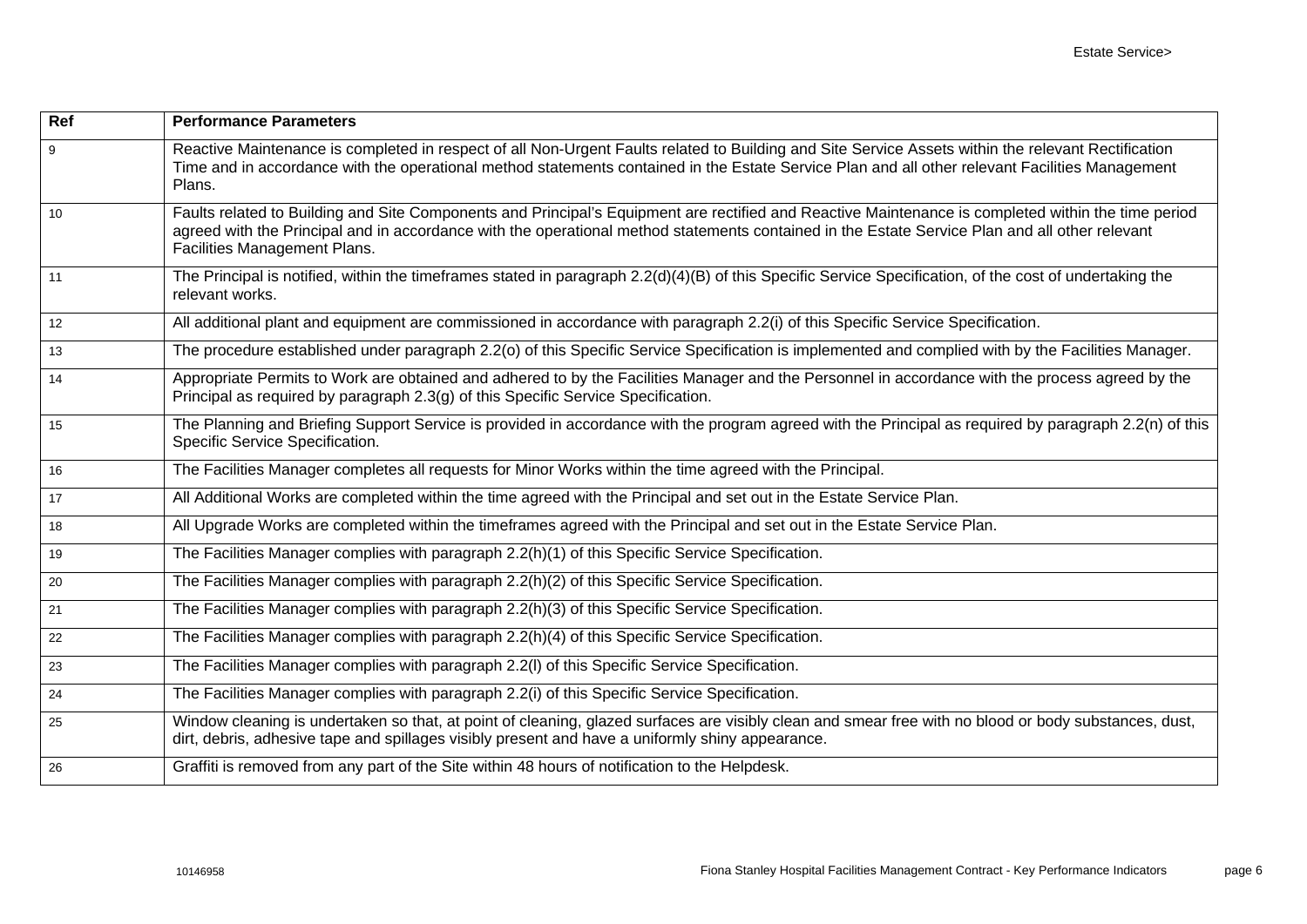| Ref | <b>Performance Parameters</b>                                                                                                                                                               |
|-----|---------------------------------------------------------------------------------------------------------------------------------------------------------------------------------------------|
| 27  | All emergency systems within the Site, in the event that any electrical, water, gas or other Utility supplies to the Site are not available, operate<br>correctly.                          |
| 28  | Records in respect of the Estate Service, as detailed in paragraph 2.2(k) of this Specific Service Specification, are provided to the Principal within 5<br>days of the request being made. |
| 29  | Each lift achieves 99% Lift Availability (as defined below) for each week, as measured by the formula outlined below.                                                                       |
|     | In respect of each lift, the availability of the lift (Lift Availability) is calculated in accordance with the following formula:                                                           |
|     | Lift Availability $(\%)$ = ((Total Time – Down Time) x 100) / Total Time                                                                                                                    |
|     | where:                                                                                                                                                                                      |
|     | 'Down Time' means the aggregate of the periods (in hours) during which the relevant lift was unavailable for normal use:                                                                    |
|     | if the relevant lift is not a Critical Care Lift, during Peak Operating Hours during the relevant week; or                                                                                  |
|     | if the relevant lift is a Critical Care Lift, during the relevant week,                                                                                                                     |
|     | in each case, excluding any period of unavailability due to the performance of Planned Maintenance, and <b>Total Time</b> means:                                                            |
|     | in respect of a lift which is not a Critical Care Lift, the number of Peak Operating Hours during the relevant week; or                                                                     |
|     | in respect of a Critical Care Lift, 168.                                                                                                                                                    |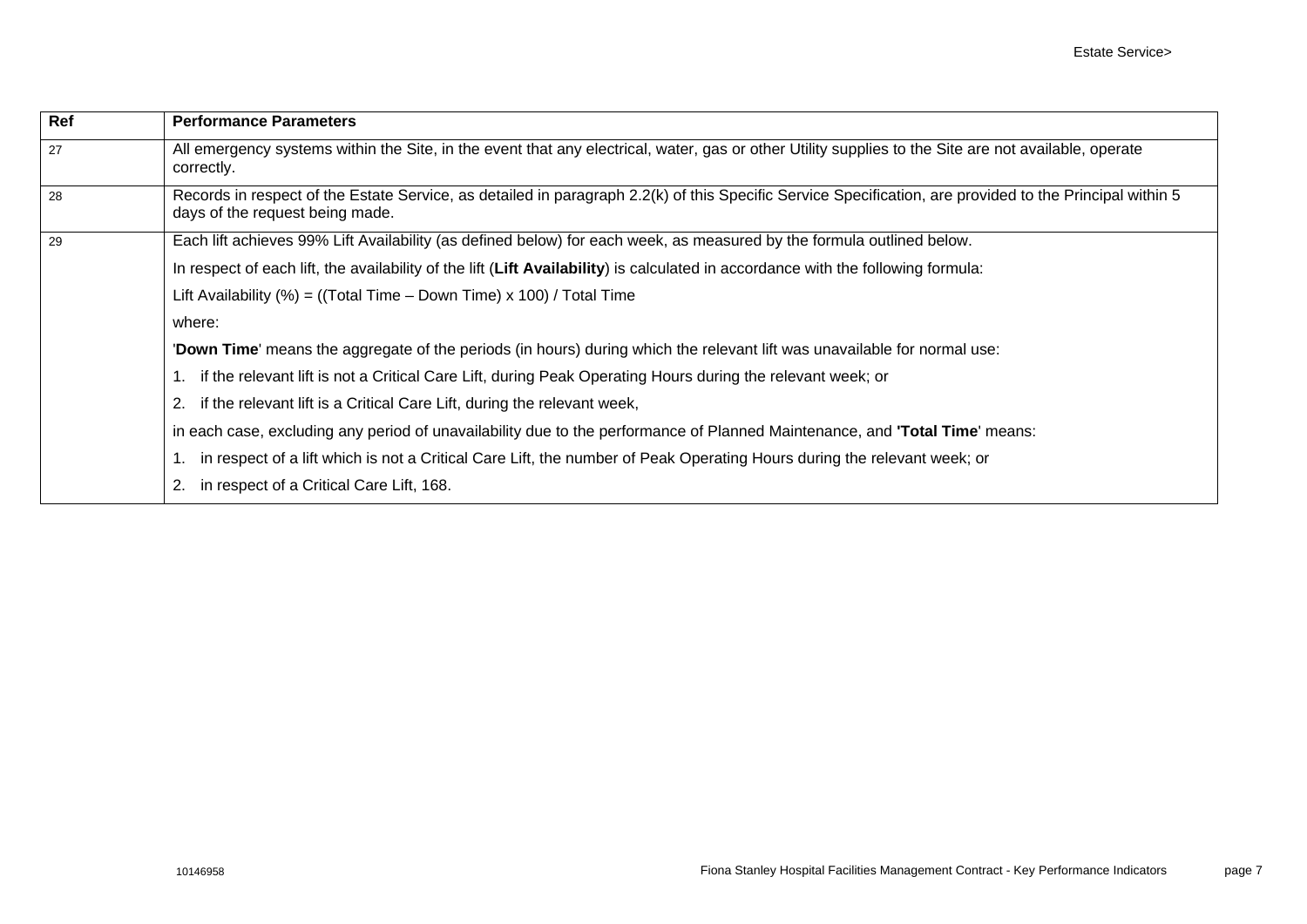| Ref | <b>Performance Parameters</b>                                                                                                                                          |
|-----|------------------------------------------------------------------------------------------------------------------------------------------------------------------------|
| 30  | Each bank of two or more lifts (Lift Bank) achieves 99.5% Lift Bank Availability (as defined below) each week, as measured by the formula outlined<br>below.           |
|     | In respect of each Lift Bank, the availability of the Lift Bank (Lift Bank Availability) is calculated in accordance with the following formula:                       |
|     | Lift Bank Availability (%) = ((Total Time $-$ Down Time) x 100) / Total Time                                                                                           |
|     | where:                                                                                                                                                                 |
|     | 'Down Time' means the aggregate of the periods (in hours) during which each lift within the relevant Lift Bank was:                                                    |
|     | for each lift within the relevant Lift Bank that is not a Critical Care Lift, unavailable for normal use during Peak Operating Hours; and                              |
|     | for each lift within the relevant Lift Bank that is a Critical Care Lift, unavailable for normal use during the relevant week,                                         |
|     | in each case, excluding any period of unavailability due to the performance of Planned Maintenance, and                                                                |
|     | 'Total Time' means:                                                                                                                                                    |
|     | the number of lifts within the relevant Lift Bank which are not Critical Care Lifts multiplied by the number of Peak Operating Hours during the<br>relevant week; plus |
|     | the number of lifts within the relevant Lift Bank which are Critical Care Lifts multiplied by 168.                                                                     |
| 31  | Amber or Green range is achieved for all Continuous Improvement Indicators on an annual basis.                                                                         |

# <span id="page-10-0"></span>External Transport Service

| Ref | <b>Performance Parameters</b>                                                                                                                        |
|-----|------------------------------------------------------------------------------------------------------------------------------------------------------|
|     | The External Transport Service is provided between 6.30am and 6.30pm each Business Day and 7.00am and 5.30pm each day that is not a Business<br>Day. |
|     | The External Transport Service is provided in accordance with paragraph 2.2(b) of this Specific Service Specification.                               |
| 3   | Each External Transport Vehicle is kept clean, neat and tidy.                                                                                        |
|     | All Personnel providing the External Transport Service are appropriately licensed, accredited and certified at all times.                            |
| 5   | Booking service complies with the requirements of this Specific Service Specification for 99% of any month.                                          |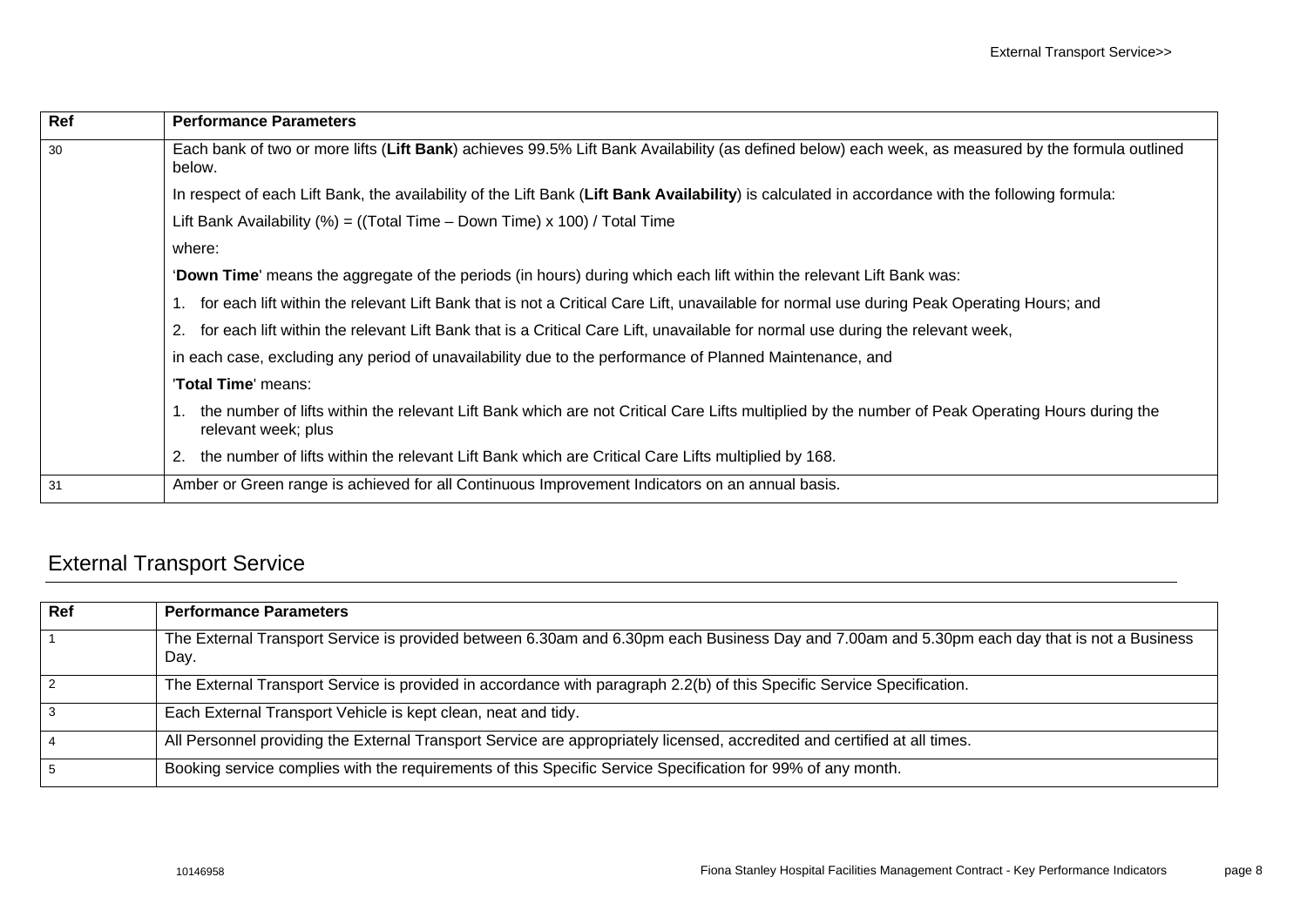| Ref | <b>Performance Parameters</b>                                                                  |
|-----|------------------------------------------------------------------------------------------------|
| 6   | Each Emergency Request is attended to within the relevant Attendance Time.                     |
|     | Each Urgent Request is attended to within the relevant Attendance Time.                        |
| 8   | Each Non-Urgent Request is attended to within the relevant Attendance Time.                    |
| 9   | Amber or Green range is achieved for all Continuous Improvement Indicators on an annual basis. |

# <span id="page-11-0"></span>Fleet Management Service

| <b>Ref</b>     | <b>Performance Parameters</b>                                                                                                                                                                                                                                                         |
|----------------|---------------------------------------------------------------------------------------------------------------------------------------------------------------------------------------------------------------------------------------------------------------------------------------|
| $\mathbf{1}$   | Each Fleet Vehicle (excluding those under repair, maintenance and cleaning) is available for use or in use 24 hours a day, 7 days a week.                                                                                                                                             |
| $\overline{2}$ | Fleet Vehicles are procured and replaced according to recommendations made in Annual Service Plan and compliance with the WA Health Motor<br>Vehicle Fleet Policy.                                                                                                                    |
| 3              | Safe and secure storage for each Fleet Vehicle is provided when that Fleet Vehicle is not allocated to an individual.                                                                                                                                                                 |
| $\overline{4}$ | Booking systems and fleet management information is available electronically / online for Hospital Employee's use.                                                                                                                                                                    |
| 5              | Each request for Booking Fleet Vehicles made between 6:30 am and 5:30 pm is responded to and confirmed (where an appropriate vehicle is available)<br>or alternatives are suggested (where an appropriate vehicle is not available) within 1 hour of the relevant request being made. |
| 6              | Each request for Booking Fleet Vehicles made between 5:30 pm and 6:30 am the following morning is confirmed (where an appropriate vehicle is<br>available) or alternatives are suggested (where an appropriate vehicle is not available) by 7.30am the next morning.                  |
| $\overline{7}$ | Each user who has Booked a Fleet Vehicle is provided with an appropriate vehicle at the Booked time.                                                                                                                                                                                  |
| 8              | Each Fleet Vehicle is maintained in accordance with relevant manufacturers' recommendations, lease agreements and insurance requirements.                                                                                                                                             |
| 9              | The Facilities Manager develops and implements the processes described in paragraph 2.2(I) of this Specific Service Specification.                                                                                                                                                    |
| 10             | All Fleet Vehicles and users of those vehicles are equipped with all licences, permits and accreditations required by Law at all times.                                                                                                                                               |
| 11             | Two or more fuel cards from different issuers are present in all Fleet Vehicles for use with the designated Fleet Vehicle only.                                                                                                                                                       |
| 12             | Fleet Vehicles that have suffered Major Damage are taken from the pool, booked into an appropriate repairer and the relevant insurer is contacted within<br>4 hours of Handback.                                                                                                      |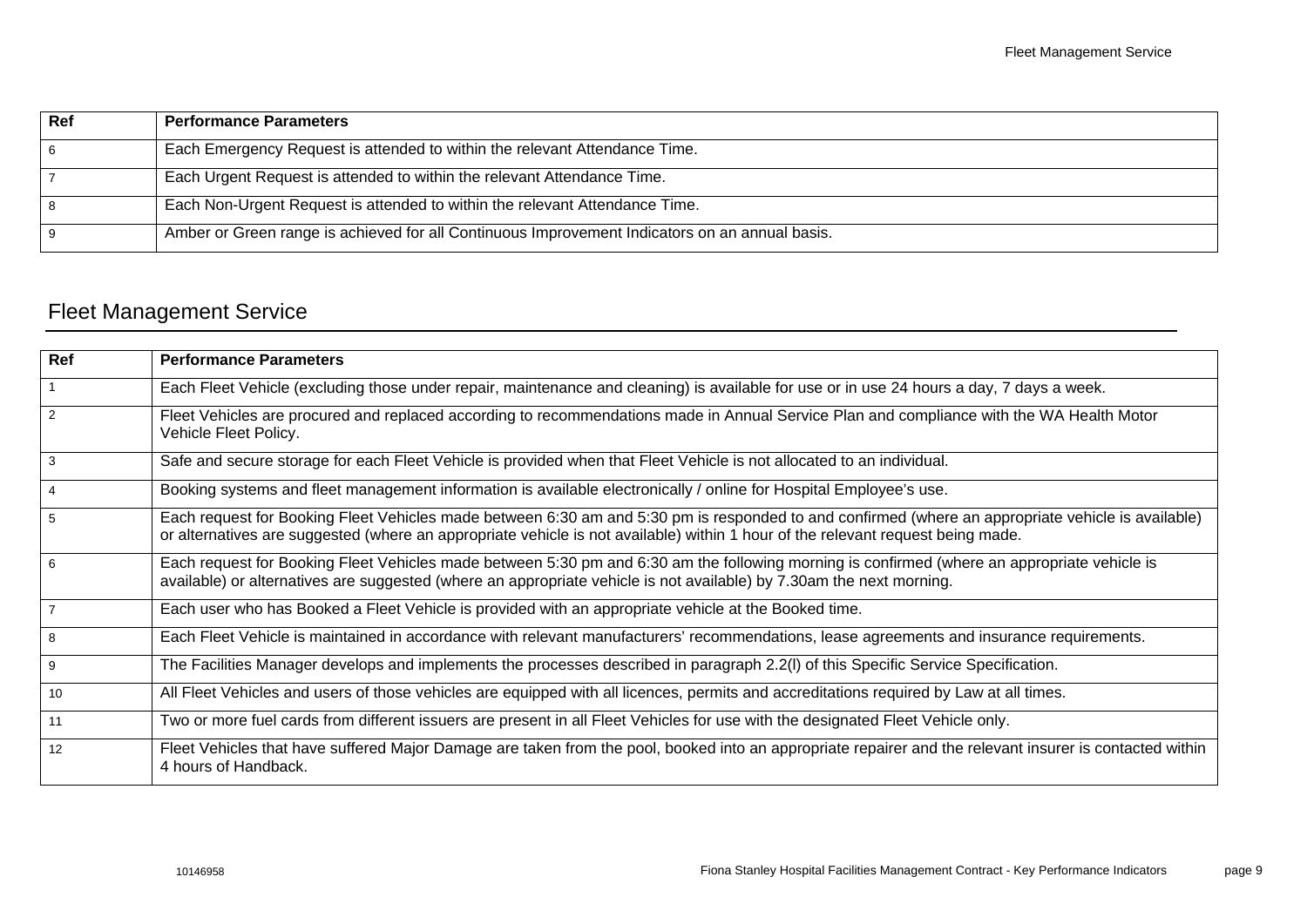| Ref | <b>Performance Parameters</b>                                                                                                                                             |
|-----|---------------------------------------------------------------------------------------------------------------------------------------------------------------------------|
| 13  | All Minor Damage to a Fleet Vehicle approved for repair by the Principal is repaired within 4 weeks of the Facilities Manager becoming aware of the<br>damage.            |
| 14  | Fleet Vehicles are able to be conveniently returned After Hours.                                                                                                          |
| 15  | Each infringement notice received is managed in accordance with the Fleet Management Service Plan.                                                                        |
| 16  | Except to the extent covered by other KPIs, the Principal's obligations under the Fleet Management CUA, and lease agreements entered into, are<br>performed at all times. |
| 17  | Green range is achieved for each Continuous Improvement Indicator on an annual basis.                                                                                     |

#### <span id="page-12-0"></span>Grounds Maintenance Service

| $\overline{Ref}$ | <b>Performance Parameters</b>                                                                                            |
|------------------|--------------------------------------------------------------------------------------------------------------------------|
| $\overline{1}$   | Planned Grounds Maintenance causes no unnecessary disruptions to Hospital Users and neighbours to the Site.              |
| $\overline{2}$   | Planned Grounds Maintenance is not performed outside of the times set out in the Grounds Maintenance Service Plan.       |
| 3                | Emergency Faults are Attended within the relevant Attendance Time.                                                       |
| $\overline{4}$   | Urgent Faults are Attended within the relevant Attendance Time.                                                          |
| $5\phantom{.0}$  | Non-Urgent Faults are Attended within the relevant Attendance Time.                                                      |
| $6\phantom{.}6$  | Reactive Service is performed in respect of Emergency Faults within the relevant Rectification Time.                     |
| $\overline{7}$   | Reactive Service is performed in respect of Urgent Faults within the relevant Rectification Time.                        |
| 8                | Reactive Service is performed in respect of Non-Urgent Faults within the relevant Rectification Time.                    |
| 9                | The Grounds Maintenance Service is performed in accordance with paragraph 2.2(c) of this Specific Service Specification. |
| 10               | All external staircases and fire routes are free from obstruction at all times.                                          |
| 11               | The reticulation system does not deliver water to walkways or buildings.                                                 |
| 12               | The Grounds Maintenance Service is performed in accordance with paragraph 2.2(f) of this Specific Service Specification. |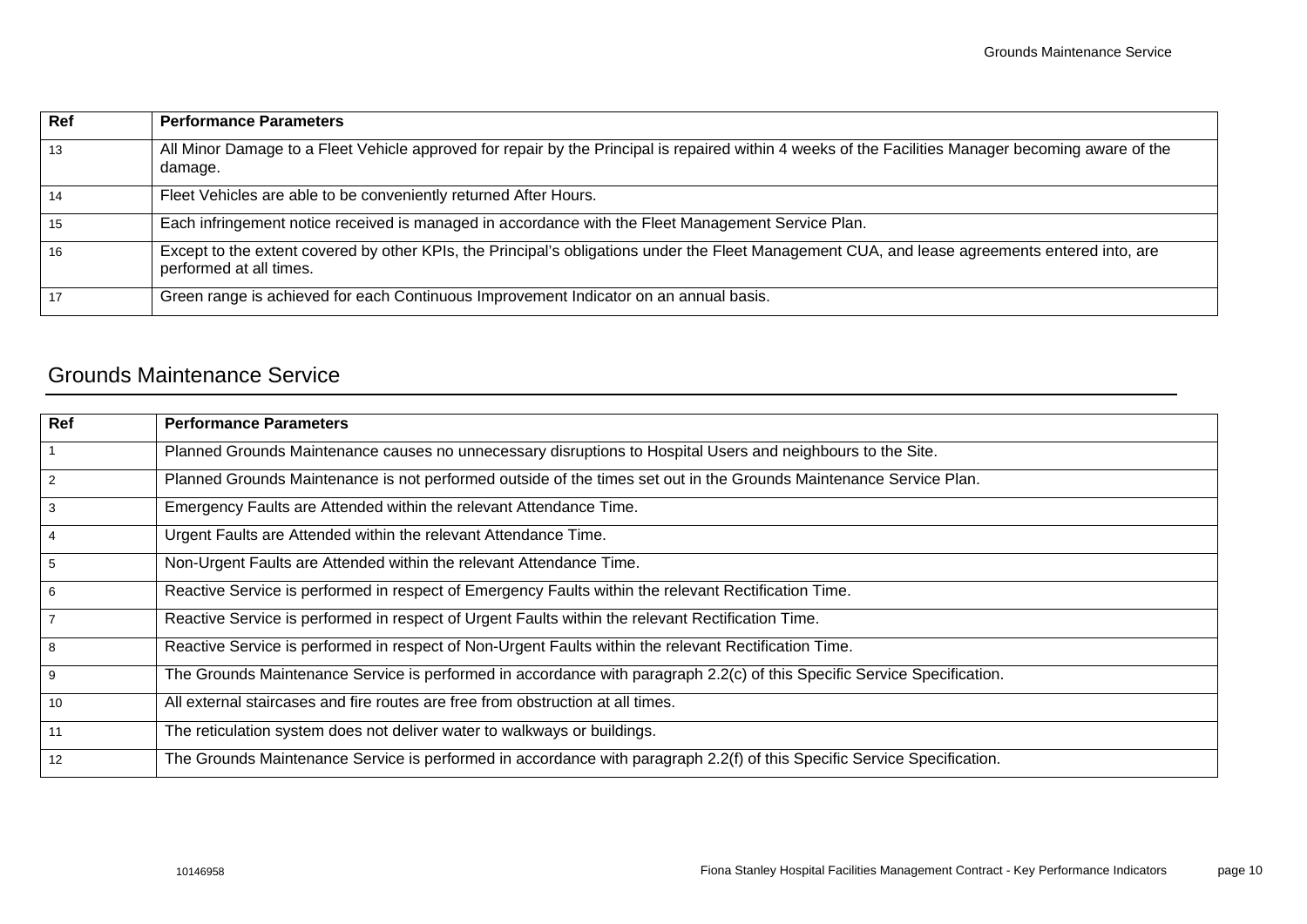| Ref | <b>Performance Parameters</b>                                                                                       |
|-----|---------------------------------------------------------------------------------------------------------------------|
| 13  | The Grounds Maintenance Service is performed in accordance with the Horticulture and Grounds Maintenance Standards. |
| 14  | Amber or Green range is achieved for all Continuous Improvement Indicators on an annual basis.                      |

## <span id="page-13-0"></span>Health Records Management and Clinical Coding Service

| $\overline{Ref}$ | <b>Performance Parameters</b>                                                                                            |
|------------------|--------------------------------------------------------------------------------------------------------------------------|
| $\overline{1}$   | Planned Grounds Maintenance causes no unnecessary disruptions to Hospital Users and neighbours to the Site.              |
| $\overline{2}$   | Planned Grounds Maintenance is not performed outside of the times set out in the Grounds Maintenance Service Plan.       |
| $\mathbf{3}$     | Emergency Faults are Attended within the relevant Attendance Time.                                                       |
| $\overline{4}$   | Urgent Faults are Attended within the relevant Attendance Time.                                                          |
| $5\overline{)}$  | Non-Urgent Faults are Attended within the relevant Attendance Time.                                                      |
| $6\phantom{.}6$  | Reactive Service is performed in respect of Emergency Faults within the relevant Rectification Time.                     |
| $\overline{7}$   | Reactive Service is performed in respect of Urgent Faults within the relevant Rectification Time.                        |
| $\overline{8}$   | Reactive Service is performed in respect of Non-Urgent Faults within the relevant Rectification Time.                    |
| 9                | The Grounds Maintenance Service is performed in accordance with paragraph 2.2(c) of this Specific Service Specification. |
| 10               | All external staircases and fire routes are free from obstruction at all times.                                          |
| 11               | The reticulation system does not deliver water to walkways or buildings.                                                 |
| $\overline{12}$  | The Grounds Maintenance Service is performed in accordance with paragraph 2.2(f) of this Specific Service Specification. |
| 13               | The Grounds Maintenance Service is performed in accordance with the Horticulture and Grounds Maintenance Standards.      |
| 14               | Amber or Green range is achieved for all Continuous Improvement Indicators on an annual basis.                           |
| 15               | Health Records are available to be accessed and retrieved by Hospital Employees 24 hours per day, seven days per week.   |
| 16               | Health Record Management and Clinical Coding Service is available between 8.00am and 6.00pm, seven days per week.        |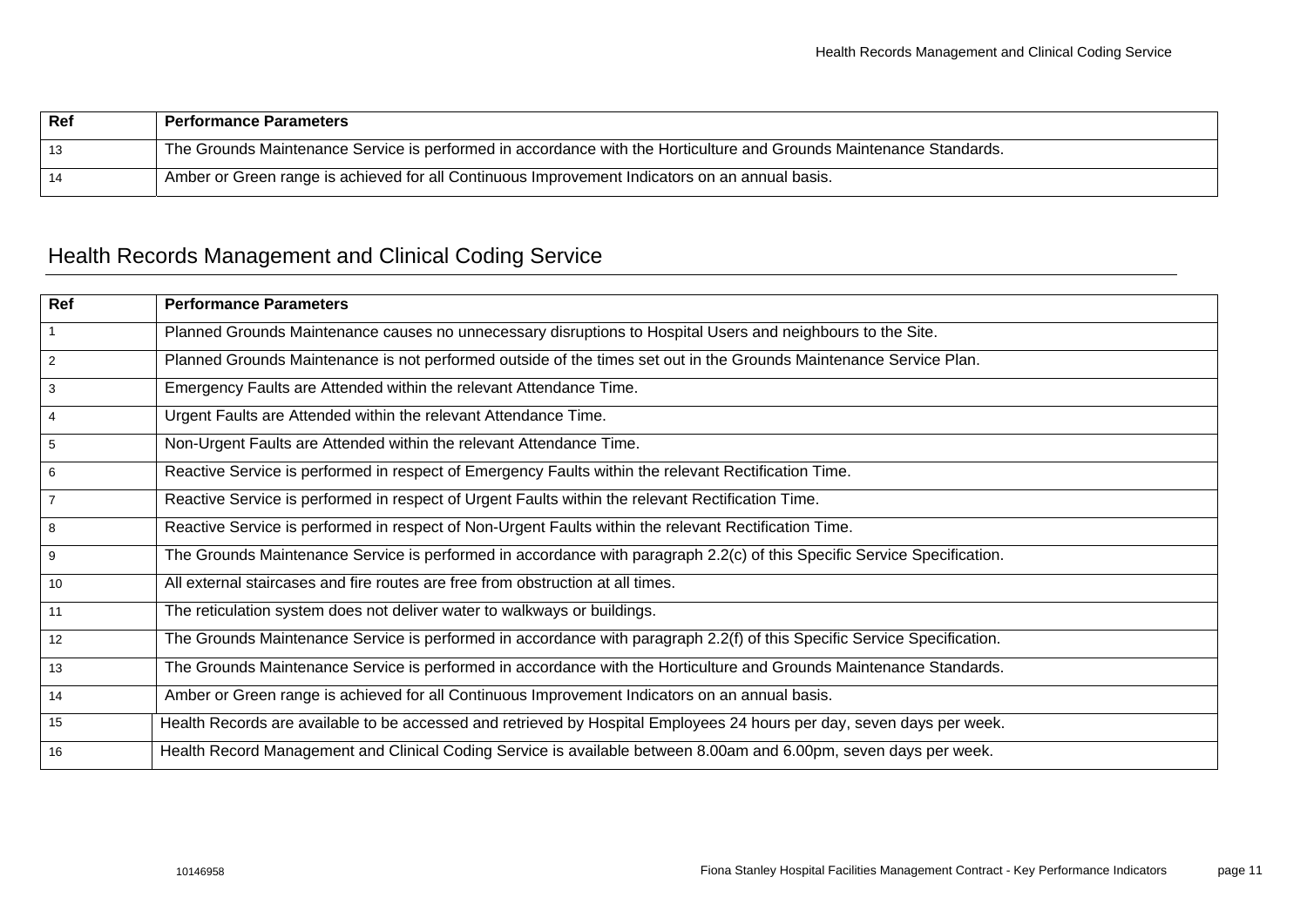| Ref | <b>Performance Parameters</b>                                                                                                                                                                                                                                                               |
|-----|---------------------------------------------------------------------------------------------------------------------------------------------------------------------------------------------------------------------------------------------------------------------------------------------|
| 17  | Health Record Management and Clinical Coding Service complies with the requirements of the Health Policies (including the WA Health Coding<br>Standards), ICD-10, the National Health Data Dictionary and the accreditation requirements of the Evaluation and Quality Improvement Program. |
| 18  | Each Personnel employed to provide the Health Record Management and Clinical Coding Service is trained, supervised and managed in accordance<br>with Good Industry Practice.                                                                                                                |
| 19  | Each Health Record Management and Clinical Coding Service enquiry is responded to, in a non-automated fashion, within 5 minutes of receipt.                                                                                                                                                 |
| 20  | Each original hard copy Health Record is retrieved from Off Site Storage within 24 hours of request.                                                                                                                                                                                        |
| 21  | In any random sample of 300 Patients, no more than one Patient has more than one Unit Medical Health Record Number.                                                                                                                                                                         |
| 22  | Each Health Record is scanned and stored electronically within 1 Business Day of receiving information.                                                                                                                                                                                     |
| 23  | 99% of Health Records converted to an electronic format are converted in accordance with paragraph 2.2(b) of the Service Specifications.                                                                                                                                                    |
| 24  | A Provisional Diagnosis Code is assigned within 24 hours of each Patient's admission.                                                                                                                                                                                                       |
| 25  | 98% of Provisional Diagnosis Codes are checked against the Patient's current medical status each day of their admission and the Provisional Diagnosis<br>Code is changed where appropriate.                                                                                                 |
| 26  | 98% of final diagnosis and intervention codes are entered in the System within 24 hours of completion of the discharge summary by the relevant Hospital<br>Employee.                                                                                                                        |
| 27  | Each Health Record is available on arrival of the Patient for booked admissions and out Patient appointments.                                                                                                                                                                               |
| 28  | Each of the relevant Hospital Employees have been provided training for the appropriate use of the Health Record Management and Clinical Coding<br>System.                                                                                                                                  |
| 29  | Amber or Green range is achieved for all Continuous Improvement Indicators on an annual basis.                                                                                                                                                                                              |

# <span id="page-14-0"></span>Helpdesk and Communications Service

| Ref | Do×<br>`ormance .<br>Parameters                     |
|-----|-----------------------------------------------------|
|     | s operational for the Service Times.<br>Helpdesk is |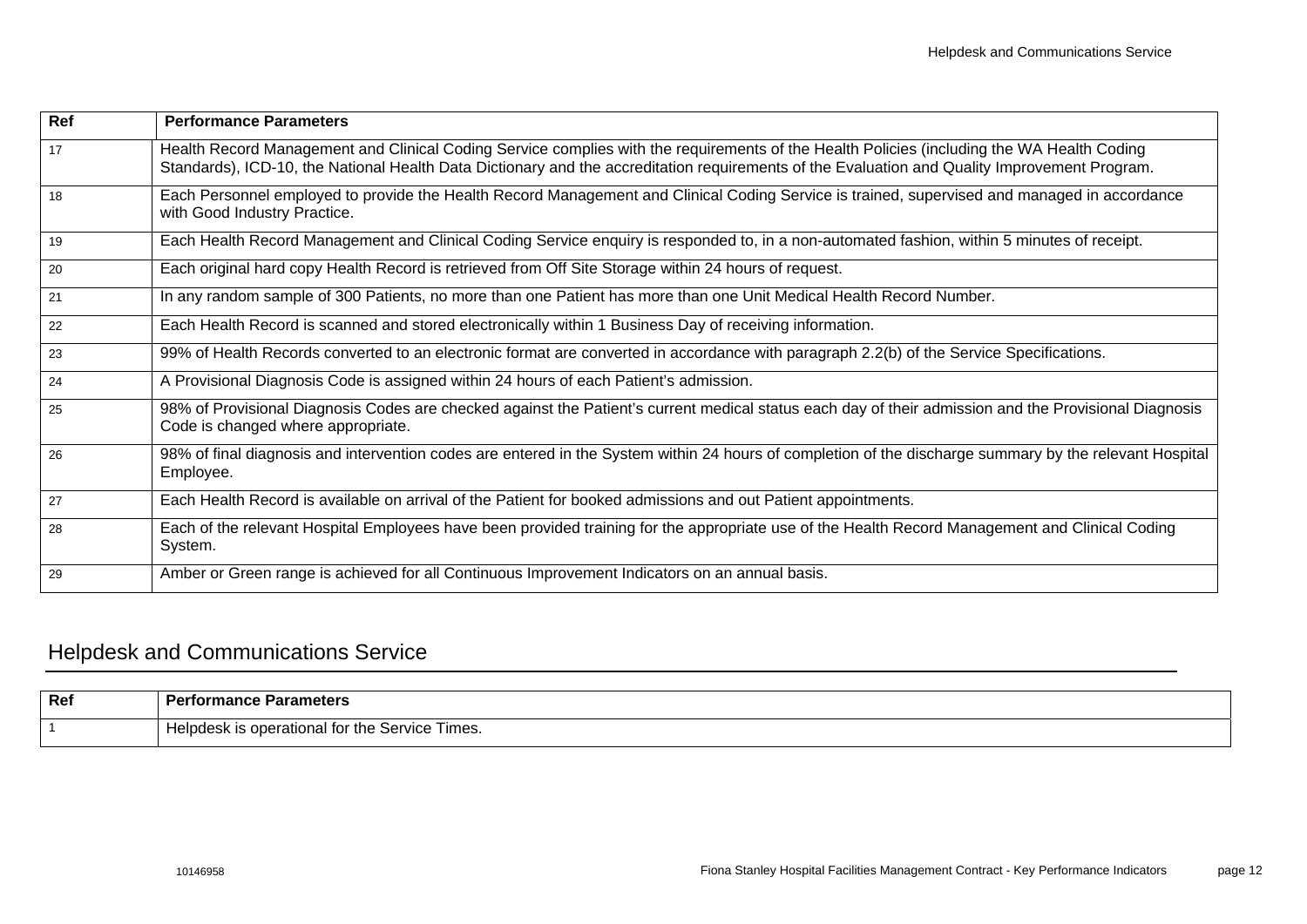| Ref            | <b>Performance Parameters</b>                                                                                                                                                                                                                                                                                    |
|----------------|------------------------------------------------------------------------------------------------------------------------------------------------------------------------------------------------------------------------------------------------------------------------------------------------------------------|
| $\overline{2}$ | Each day's Helpdesk data and records are maintained and available to the Principal's Personnel, including following partial or complete failure of the<br>Helpdesk.                                                                                                                                              |
| $\overline{3}$ | A Disaster Recovery and Business Continuity Plan is annually provided to and approved by the Principal, to ensure, in the event of a fault, no impact to<br>the operation of the Hospital and no Health Functions Disruption occurs.                                                                             |
| $\overline{4}$ | Helpdesk systems, Software and Hardware comply at all times with the Facilities Reference Guide.                                                                                                                                                                                                                 |
| 5              | All licences relevant to the Helpdesk and Communications Equipment are up to date and renewed prior to their expiry date.                                                                                                                                                                                        |
| 6              | Operational policies, procedures and record keeping methods are in compliance with and allow the operation of the Performance Regime in accordance<br>with the Contract.                                                                                                                                         |
| $\overline{7}$ | The Helpdesk has real time access to appropriate records for the Services at all times.                                                                                                                                                                                                                          |
| 8              | The Principal has electronic access to the Software, systems and records as per paragraph 2.3(c)(3) of this Specific Service Specification and as stated<br>in the Helpdesk and Communications Service Plan.                                                                                                     |
| 9              | All Helpdesk staff have training in customer service in accordance with the Helpdesk and Communications Services Plan.                                                                                                                                                                                           |
| 10             | All staff providing the Helpdesk and Communications Service have the ability to speak, understand, read and comprehend English to a level sufficient to<br>undertake the duties of the relevant position and can communicate to Hospital Users effectively, having regard to the requirements of their position. |
| 11             | 98% of requests logged through the Helpdesk in any month are logged with the correct details fully completed.                                                                                                                                                                                                    |
| 12             | At all times at least one staff member operating the Helpdesk has completed a basic medical terminology course as stated in the Helpdesk and<br><b>Communications Service Plan.</b>                                                                                                                              |
| 13             | A translator service is available through Helpdesk for 98% of the time in any month as stated in the Helpdesk and Communications Service Plan.                                                                                                                                                                   |
| 14             | A personal, non-automated answer is provided within 15 seconds for 95% of Non Helpdesk Calls in any month.                                                                                                                                                                                                       |
| 15             | A personal, non-automated answer is provided within 30 seconds for 99% of Non Helpdesk Calls in any month.                                                                                                                                                                                                       |
| 16             | A personal, non-automated answer is provided within 30 seconds for 70% of Helpdesk Calls in any month.                                                                                                                                                                                                           |
| 17             | A personal, non-automated answer is provided within 60 seconds for 99% of Helpdesk Calls in any month.                                                                                                                                                                                                           |
| 18             | The Helpdesk provides a non-automated response to electronic mail enquiries within 10 minutes of receipt.                                                                                                                                                                                                        |
| 19             | The Helpdesk provides a non-automated response to facsimile enquiries within 30 minutes of receipt.                                                                                                                                                                                                              |
| 20             | The Helpdesk responds to written mail enquiries received via the mail room within 2 Business Days of receipt.                                                                                                                                                                                                    |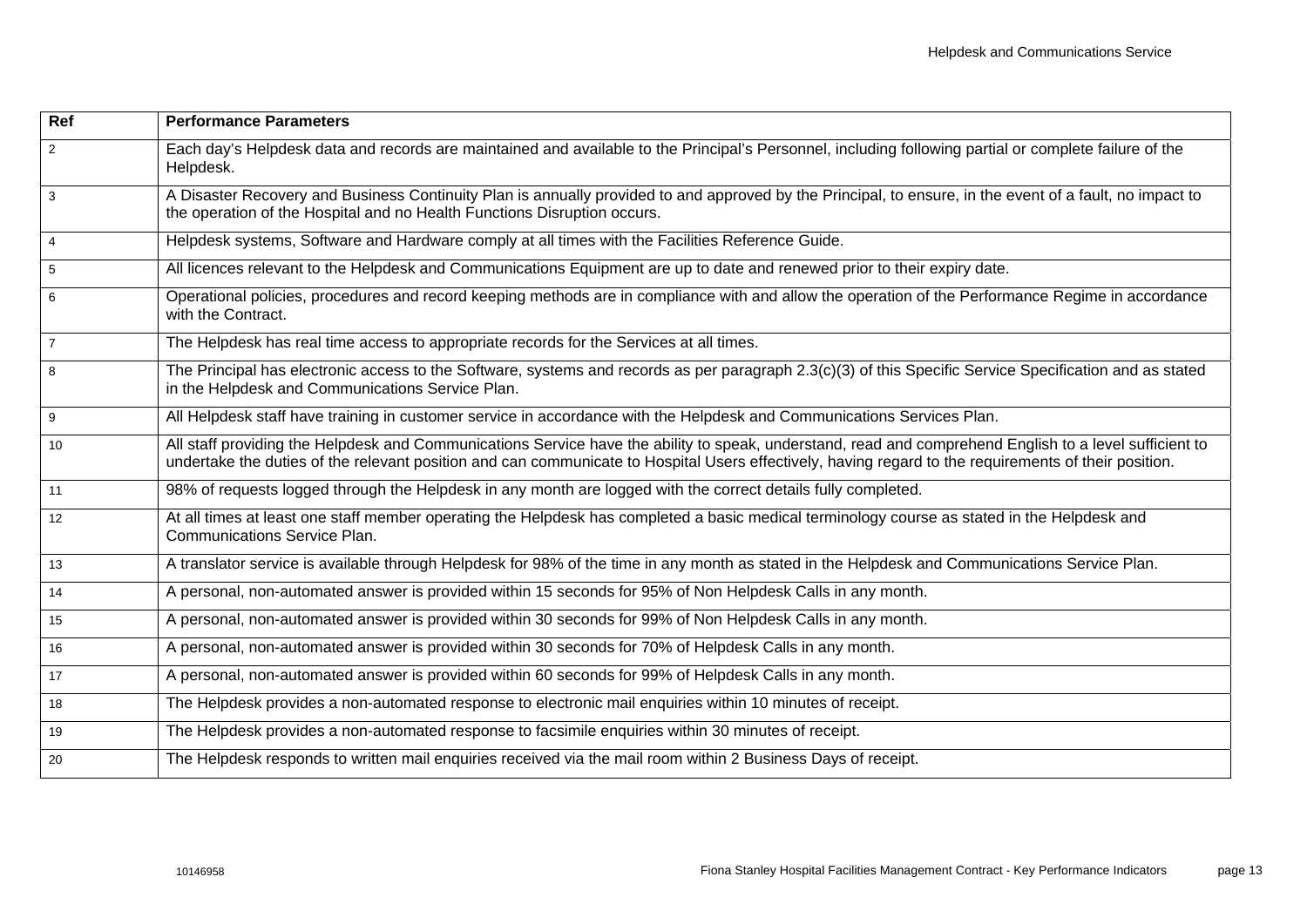| Ref | <b>Performance Parameters</b>                                                                                                                                                                                    |
|-----|------------------------------------------------------------------------------------------------------------------------------------------------------------------------------------------------------------------|
| 21  | Where required by the eligible Hospital User, Helpdesk and Communications Service Staff provide verbal or written progress reports and proposed<br>rectification times within 2 hours of a request to do so.     |
| 22  | An activity report for each request or fault reported is generated in accordance with the requirements of this Specific Service Specification and<br>demonstrably communicated to the relevant service provider. |
| 23  | Helpdesk and Communications Service staff provide responses to enquiries in accordance with the Emergency Management Plan in the event of an<br>Emergency.                                                       |
| 24  | Amber or Green range is achieved for all Continuous Improvement Indicators on an annual basis.                                                                                                                   |

## <span id="page-16-0"></span>Human Resource Management Service

| Ref            | <b>Performance Parameters</b>                                                                                                                                                                                                                                                                |
|----------------|----------------------------------------------------------------------------------------------------------------------------------------------------------------------------------------------------------------------------------------------------------------------------------------------|
|                | The Facilities Manager provides each of the services described in paragraph 2.2(e)(other than those services referred to in any other KPI in this Specific<br>Service Specification).                                                                                                        |
| 2              | The Facilities Manager provides all reasonable assistance as required by paragraph 2.2(c) of this Specific Service Specification.                                                                                                                                                            |
| 3              | Human Resource Management Service is Site based and provided between 9.00am and 5.00pm, each Business Day.                                                                                                                                                                                   |
| $\overline{4}$ | The Facilities Manager provides information and support in respect of the items identified in paragraph 2.2(e)(1) of this Specific Service Specification on<br>request to Health Employees and volunteers at the Hospital and in accordance with the Human Resource Management Service Plan. |
| 5              | The Facilities Manager provides a recruitment and selection service in accordance with paragraph 2.2(e)(4) of this Specific Service Specification.                                                                                                                                           |
| 6              | The Facilities Manager provides procedural advice and administrative assistance, where requested by Principal's Personnel, as required by paragraph<br>2.2(e)(5) of this Specific Service Specification.                                                                                     |
|                | All positions requiring pre-employment screening under the Working with Children (Criminal Record Checking) Act 2004 (WA) are identified, and liaison<br>occurs as required by paragraph 2.2(e)(6) of this Specific Service Specification.                                                   |
| 8              | The Facilities Manager monitors and notifies the Principal no later than 3 months prior to the expiry of each fixed-term contract relating to a Health<br>Employee.                                                                                                                          |
| 9              | An employee welfare service is provided in accordance with paragraph 2.2(e)(9) of this Specific Service Specification.                                                                                                                                                                       |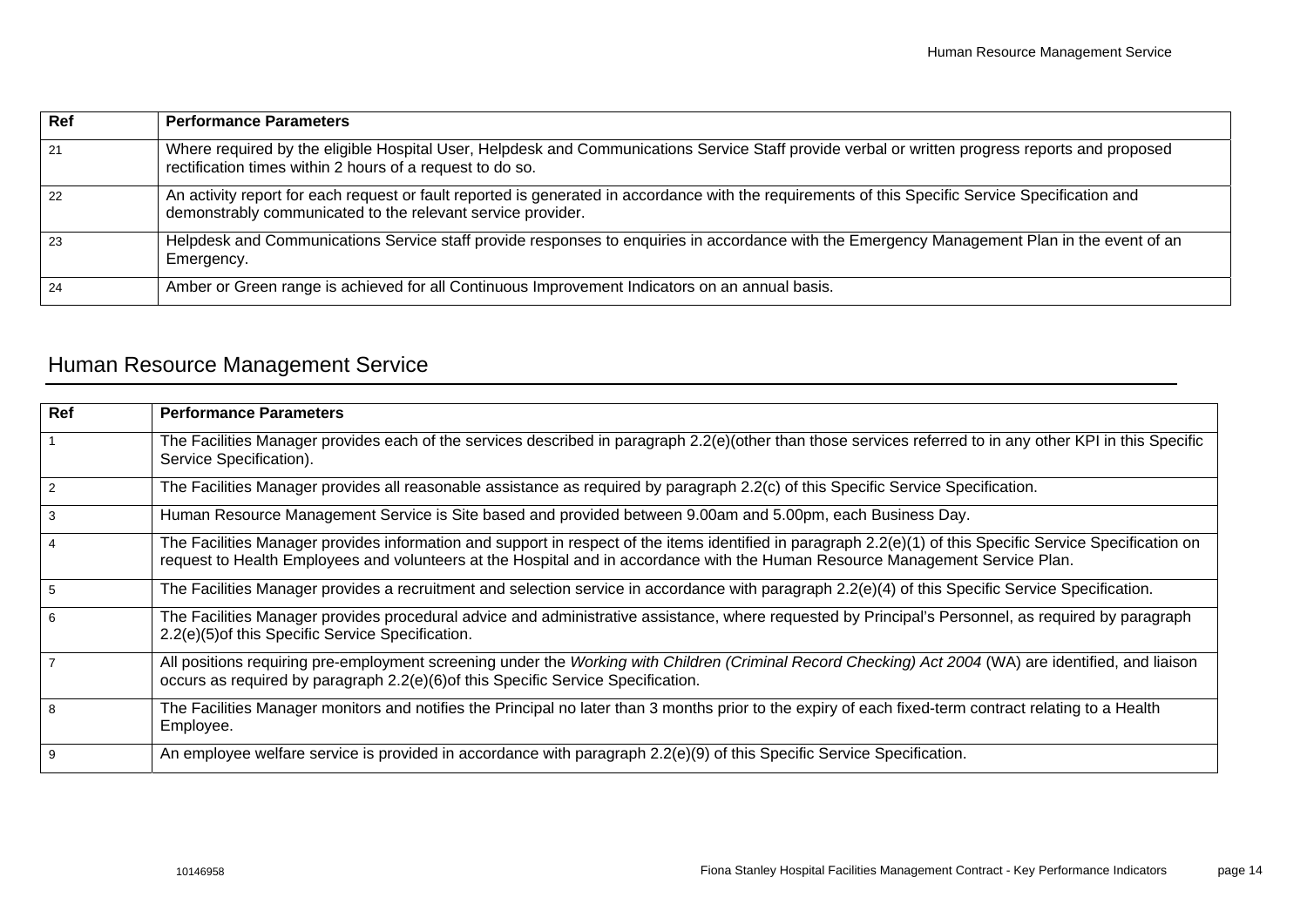| Ref | <b>Performance Parameters</b>                                                                                                                                                                                                                                                                                                                                         |
|-----|-----------------------------------------------------------------------------------------------------------------------------------------------------------------------------------------------------------------------------------------------------------------------------------------------------------------------------------------------------------------------|
| 10  | Each Health Employee who is redeployed or displaced from their substantive position is managed by the Facilities Manager in accordance with<br>paragraph 2.2(e)(12) of this Specific Service Specification.                                                                                                                                                           |
| 11  | The Facilities Manager provides access to information identified in paragraph 2.2(e)(13) of this Specific Service Specification in accordance with the<br>Human Resource Management Service Plan.                                                                                                                                                                     |
| 12  | The Facilities Manager compiles, analyses and provides workforce planning information, statistics and other data as required by paragraphs 2.2(e)(14),<br>2.2(e)(15) and 2.2(e)(16) of this Specific Service Specification.                                                                                                                                           |
| 13  | The Facilities Manager complies with paragraph 2.2(f) of this Specific Service Specification for each volunteer commencing service.                                                                                                                                                                                                                                   |
| 14  | Each of the Personnel that utilise the human resource information system are trained and competent in the use of the human resource information<br>systems nominated by the Principal and cooperate with the Health Corporate Network as required by paragraph 2.2(g)(1) of this Specific Service<br>Specification.                                                   |
| 15  | The Principal is notified within one Business Day of any reasonably held suspicions regarding matters specified in paragraph 2.2(g)(4) of this Specific<br>Service Specification that the Principal may be obliged to report to the Western Australian Corruption and Crime Commission, under the provisions of the<br>Corruption and Crime Commission Act 2003 (WA). |
| 16  | The Facilities Manager provides the Principal with any information in its possession that relates to the potential serious misconduct by public officers,<br>within one day of it becoming aware of the information.                                                                                                                                                  |
| 17  | Non-clinical and learning development programs for Hospital Employees are provided in accordance with paragraph 2.3(a) of this Specific Service<br>Specification and the Human Resource Management Service Plan.                                                                                                                                                      |
| 18  | The learning and development record of each Hospital Employee trained by the Facilities Manager is accurately maintained and up-to-date at all times,<br>in the format stated in the Human Resource Management Service Plan.                                                                                                                                          |
| 19  | The induction program set out in the Human Resource Management Service Plan is maintained by the Facilities Manager as required by paragraph<br>2.3(f) of this Specific Service Specification.                                                                                                                                                                        |
| 20  | Each new Hospital Employee, volunteer and Personnel undertake the induction program prior to commencing any work on the Site as required by<br>paragraph 2.3(g) of this Specific Service Specification.                                                                                                                                                               |
| 21  | The Facilities Manager provides advice and support to the relevant Principal's Personnel managing Hospital Employees in respect of the items identified<br>in paragraph 2.4(a) of this Specific Service Specification in the format specified in the Human Resource Management Service Plan.                                                                          |
| 22  | Risk management strategies are implemented and managed in accordance with paragraph 2.4(c) of this Specific Service Specification, at all times.                                                                                                                                                                                                                      |
| 23  | Occupational safety and health education and training is delivered to all Hospital Employees and volunteers at the Hospital, within the timeframes stated<br>in the Human Resource Management Service Plan.                                                                                                                                                           |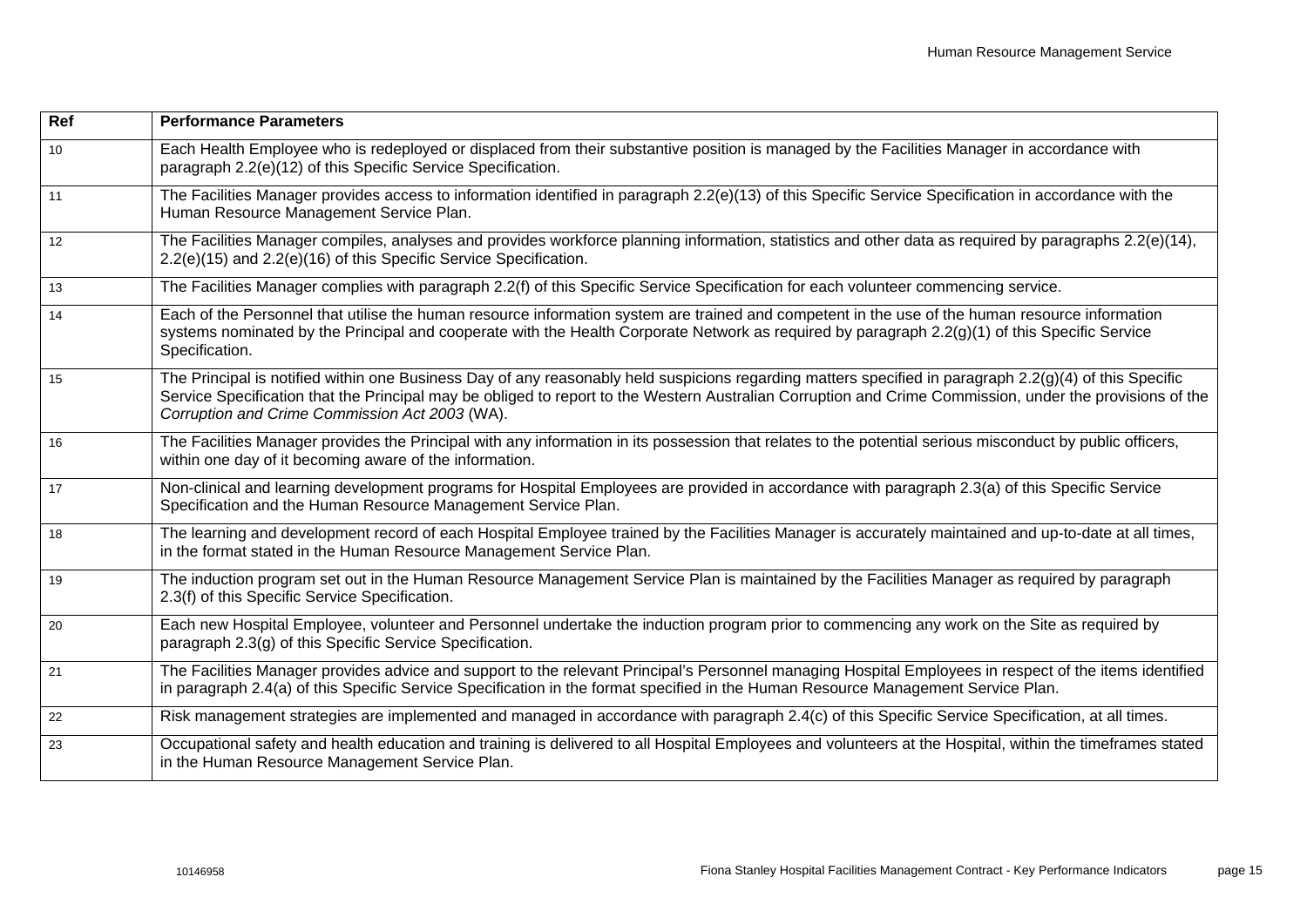| Ref | <b>Performance Parameters</b>                                                                                                                                                                                                                                                          |
|-----|----------------------------------------------------------------------------------------------------------------------------------------------------------------------------------------------------------------------------------------------------------------------------------------|
| 24  | The Facilities Manager undertakes ad hoc and regular occupational safety and health audits in relation to the Site and reports on the outcomes and risk<br>mitigation and management plans to the Principal as required by paragraph 2.4(f)(1) of this Specific Service Specification. |
| 25  | The Facilities Manager advises the Principal of suitable and appropriate personal protective equipment for Hospital Employees and volunteers at the<br>Hospital prior to the induction of each such person.                                                                            |
| 26  | Suitable first-aid materials are available at all times to Hospital Employees and volunteers at the Hospital in the locations stated in the Human Resource<br>Management Service Plan.                                                                                                 |
| 27  | Each Hospital Employee and volunteer at the Hospital requiring medical screening following a work related incident is referred to the appropriate service<br>within 2 Business Days of notification of the incident.                                                                   |
| 28  | The Facilities Manager provides workers compensation training and education to Hospital Employees, in accordance with the Human Resource<br>Management Service Plan.                                                                                                                   |
| 29  | The Facilities Manager conducts each workers compensation claim in accordance with the Human Resource Management Service Plan.                                                                                                                                                         |
| 30  | The Facilities Manager oversees all injury management and return-to-work programs for each Hospital Employee in accordance with the Human<br>Resource Management Service Plan.                                                                                                         |
| 31  | Amber or Green range is achieved for all Continuous Improvement Indicators on an annual basis.                                                                                                                                                                                         |

### <span id="page-18-0"></span>ICT Service

| Ref | <b>Performance Parameters</b>                                                                         |
|-----|-------------------------------------------------------------------------------------------------------|
|     | In any month the Availability of each Class-A Application to be not less then 99.8%.                  |
| 2   | In any month the Availability of each Class-B Application to be not less then 99.5%.                  |
| 3   | In any month the Availability of each Class-C Application to be not less then 98%.                    |
| 4   | In any month the number of Chronic Outages for any single Class-A Application is zero.                |
| 5   | In any month the number of Chronic Outages for any single Class-B Application is zero.                |
| 6   | In any month the number of Chronic Outages for any single Class-C Application is zero.                |
|     | The mean Application Response Time in any month for any Class-A Application is less than 2.0 seconds. |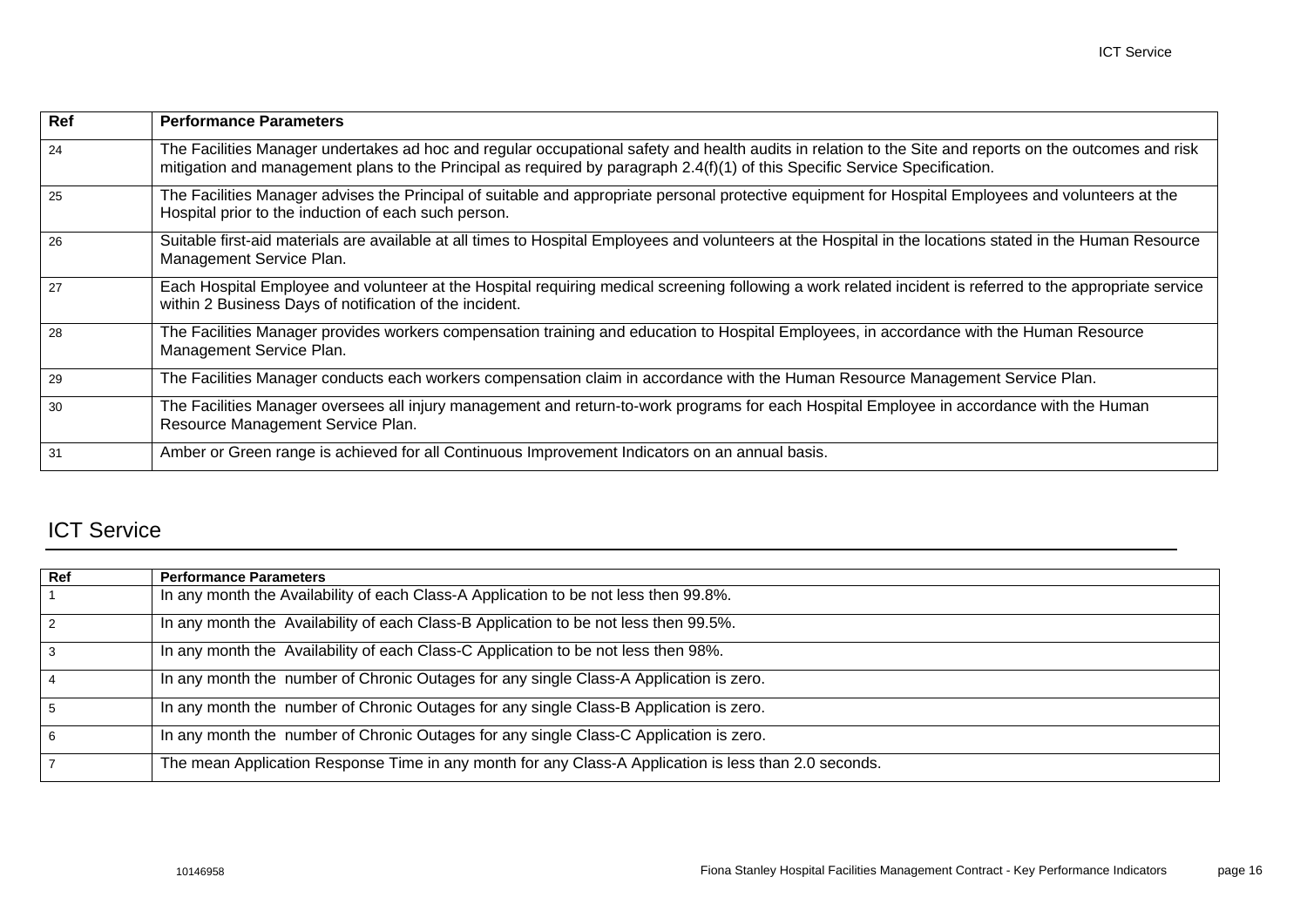| $\overline{Ref}$ | <b>Performance Parameters</b>                                                                                                                                                                                                                                                                                        |
|------------------|----------------------------------------------------------------------------------------------------------------------------------------------------------------------------------------------------------------------------------------------------------------------------------------------------------------------|
| 8                | The mean Application Response Time in any month for a Class-B Application is less than 3.0 seconds.                                                                                                                                                                                                                  |
| $\overline{9}$   | The mean Application Response Time in any month for a Class-C Application is less than 5.0 seconds.                                                                                                                                                                                                                  |
| 10               | All scheduled backup restore tests are completed.                                                                                                                                                                                                                                                                    |
| 11               | At least 95% of Changes are implemented on or before the date agreed by the CAB.                                                                                                                                                                                                                                     |
| 12               | The number of Changes that have been implemented unsuccessfully and are the cause of a Priority 1 or Priority 2 Incident is zero.                                                                                                                                                                                    |
| 13               | All Priority 1 Incidents are Resolved within 2 hours.                                                                                                                                                                                                                                                                |
| 14               | The initial Response for all Priority 1 Incidents is made within 15 minutes.                                                                                                                                                                                                                                         |
| 15               | All Priority 2 Incidents are Resolved within 8 hours.                                                                                                                                                                                                                                                                |
| 16               | The initial Response for all Priority 2 Incidents is made within 1 hour.                                                                                                                                                                                                                                             |
| 17               | All Priority 3 Incidents are Resolved within 1 Business Day.                                                                                                                                                                                                                                                         |
| 18               | The initial Response for all Priority 3 Incidents is made within 2 hours.                                                                                                                                                                                                                                            |
| 19               | The percentage of ICT Incidents reopened due to the reoccurrence of an ICT Incident is not more than 5% of ICT Incidents.                                                                                                                                                                                            |
| 20               | The initial Response to every Severity 1 Security Incident is made within 15 minutes.                                                                                                                                                                                                                                |
| 21               | All Security Requests classified as Priority 1 are Resolved within 2 hours.                                                                                                                                                                                                                                          |
| 22               | Security Vulnerabilities are Resolved within 24 hours following assessment.                                                                                                                                                                                                                                          |
| 23               | Number of ICT Incidents as a result of failed wireless network access points.                                                                                                                                                                                                                                        |
| 24               | Number of ICT Incidents as a result of failed fixed network ports.                                                                                                                                                                                                                                                   |
| 25               | The mean time of the round-trip time taken, for a sample 64-byte data packet to cross the Network Infrastructure from any End Point Device within the<br>Systems to any Enterprise Hardware within the CCR within the same Security Domain and return to that same End Point Device is less than 10<br>milliseconds. |
| 26               | The mean time of the round-trip taken for a sample 64-byte data packet to cross the Network Infrastructure from a nominated End Point Device within the<br>Systems to any nominated Enterprise Hardware within the CCR in any other Security Domain and return to that same End Point Device is less than<br>100ms.  |
| 27               | The Business Continuity Plan is certified by an appropriately qualified external reviewer as required by paragraph 2.4(f) of the Management and<br>Integration Service Specification on an annual basis.                                                                                                             |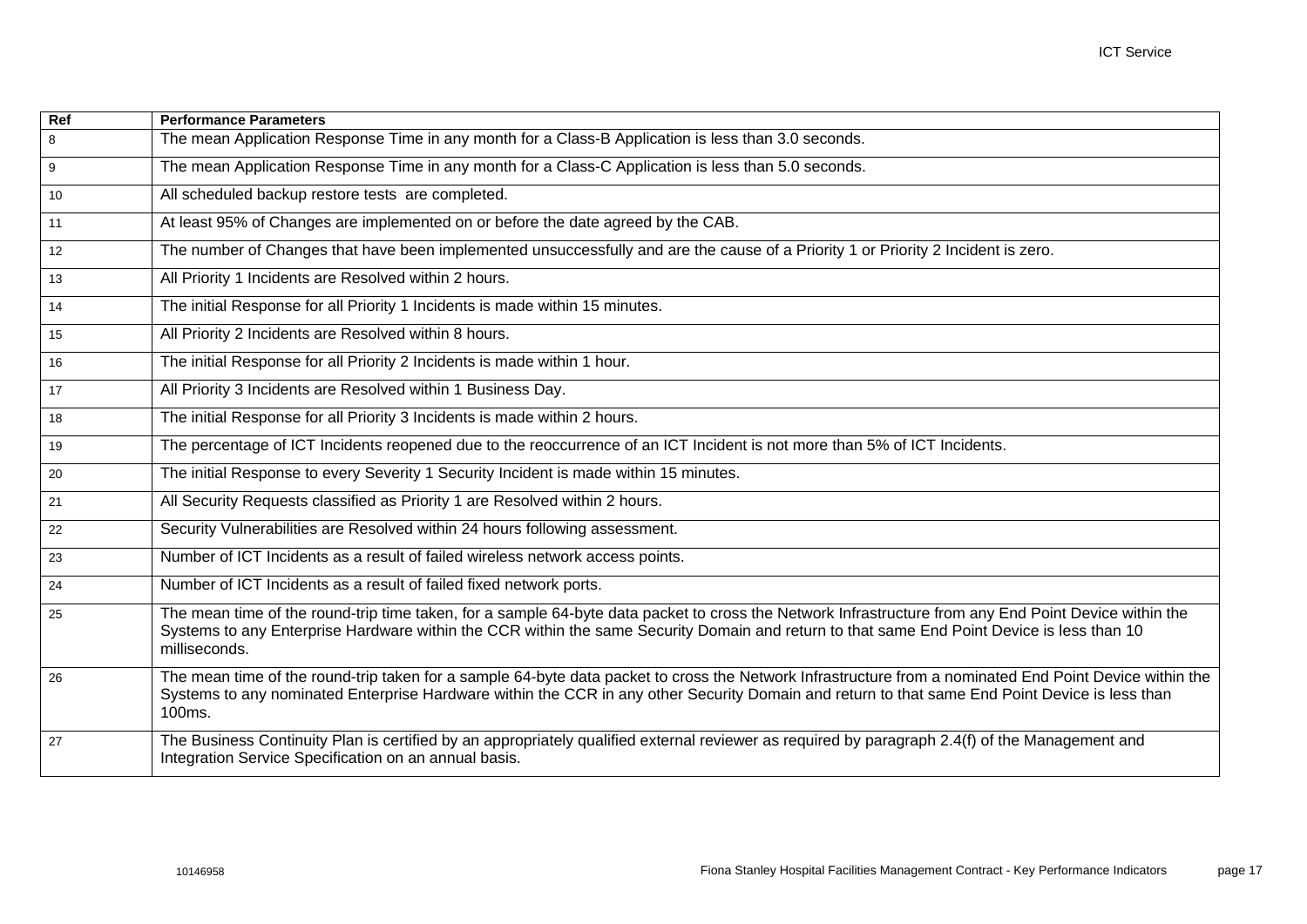| Ref | <b>Performance Parameters</b>                                                                                                                                                      |
|-----|------------------------------------------------------------------------------------------------------------------------------------------------------------------------------------|
| 28  | At least 98% of scheduled backups have been completed in accordance with the data backup plan/schedule.                                                                            |
| 29  | The CMDB is at least 95% accurate.                                                                                                                                                 |
| 30  | The percentage of Service Requests which have been completed in accordance with their resolution times detailed in the Service Catalogue, including<br>EUC IMACs, is at least 95%. |
| 31  | Amber or Green range is achieved for all Continuous Improvement Indicators on an annual basis.                                                                                     |

# <span id="page-20-0"></span>Internal Logistics

| Ref            | <b>Performance Parameters</b>                                                                                             |
|----------------|---------------------------------------------------------------------------------------------------------------------------|
|                | All incoming couriered items are delivered to the recipient within 120 minutes of receipt of the relevant item.           |
| $\overline{2}$ | The movement of Deceased Persons is performed in accordance with paragraph 2.2(g) of this Specific Service Specification. |
| 3              | All Emergency Requests are attended to within the relevant Attendance Time.                                               |
| $\overline{4}$ | All Emergency Requests are completed within the relevant Completion Time.                                                 |
| 5              | All Urgent Requests are attended to within the relevant Attendance Time.                                                  |
| 6              | All Urgent Requests are completed within the relevant Completion Time.                                                    |
| $\overline{7}$ | All Non-Urgent Requests are attended to within the relevant Attendance Time.                                              |
| 8              | 90% of Non-Urgent Requests in any month are completed within the relevant Completion Time.                                |
| 9              | All Planned Requests are attended to within the relevant Attendance Time.                                                 |
| 10             | 90% of Planned Requests in any month are completed within the relevant Completion Time.                                   |
| 11             | Amber or Green range is achieved for all Continuous Improvement Indicators on an annual basis.                            |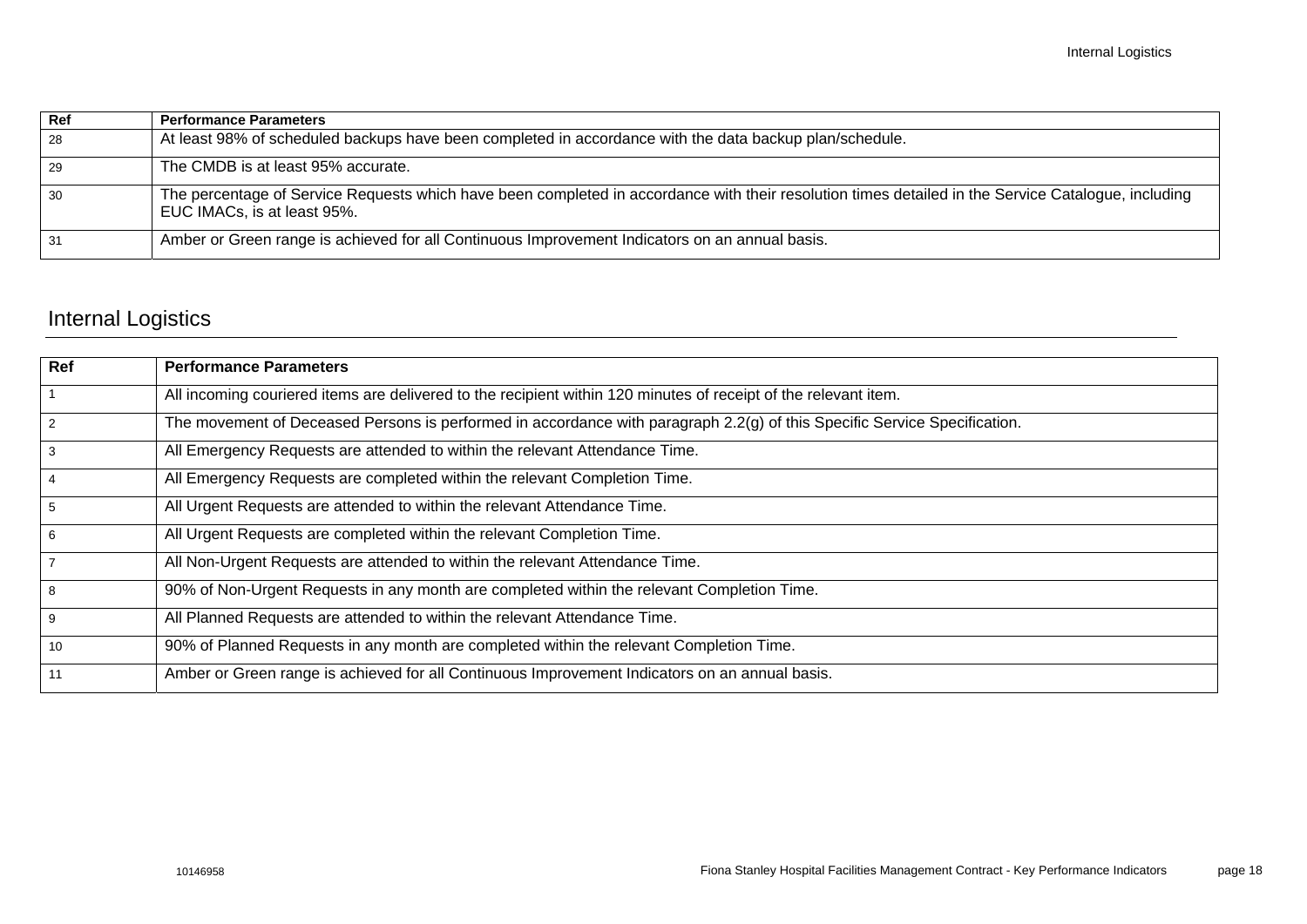#### <span id="page-21-0"></span>Linen Service

| Ref             | <b>Performance Parameters</b>                                                                                                                                                                 |
|-----------------|-----------------------------------------------------------------------------------------------------------------------------------------------------------------------------------------------|
|                 | Stock control system and inventory information is provided in accordance with paragraph 2.2(g) of this Specific Service Specification.                                                        |
| 2               | Linen Equipment is stored, maintained, cleaned and replaced in accordance with manufacturers' requirements and Good Industry Practice for 98% of<br>the time in any month.                    |
| 3               | Each item of Linen and Uniforms that is provided by the Facilities Manager is of a quality that meets Standards AS 3789, AS 4480, and JIS T 9241.                                             |
| $\overline{4}$  | Each item of Theatre Linen is clearly marked as Theatre Linen, including whether it is sterilised.                                                                                            |
| 5               | All Linen and Uniforms delivered to the relevant storage areas, including Emergency Supplies, are Clean in accordance with Standard AS/NSZ 4146<br>and free from blemishes and contamination. |
| 6               | Scheduled supplies of Linen are delivered to designated storage areas at the times agreed in the Linen Service Plan.                                                                          |
|                 | Minimum Stock Levels of Linen are maintained at all times.                                                                                                                                    |
| 8               | Sufficient levels of Clean Theatre Linen are sterilised to ensure uninterrupted operational requirements.                                                                                     |
| 9               | Requests for the supply and collection of Linen made by Hospital Employees between the hours of 6.30am and 6.00pm are completed within 30<br>minutes of the request being received.           |
| 10              | Requests for the supply and collection of Linen made by Hospital Employees outside the hours of 6.30am and 6.00pm are completed within 1 hour of<br>the request being received.               |
| 11              | A complete system for the segregation of all types of Linen is established and maintained at all times.                                                                                       |
| 12 <sup>2</sup> | Scheduled Used Linen collection occurs at least daily.                                                                                                                                        |
| 13              | Used Linen collections are conducted to ensure receptacles are not more than 75% full or malodorous.                                                                                          |
| 14              | All Linen receptacles are lined with appropriate bags at all times.                                                                                                                           |
| 15              | Amber or Green range is achieved for all Continuous Improvement Indicators on an annual basis.                                                                                                |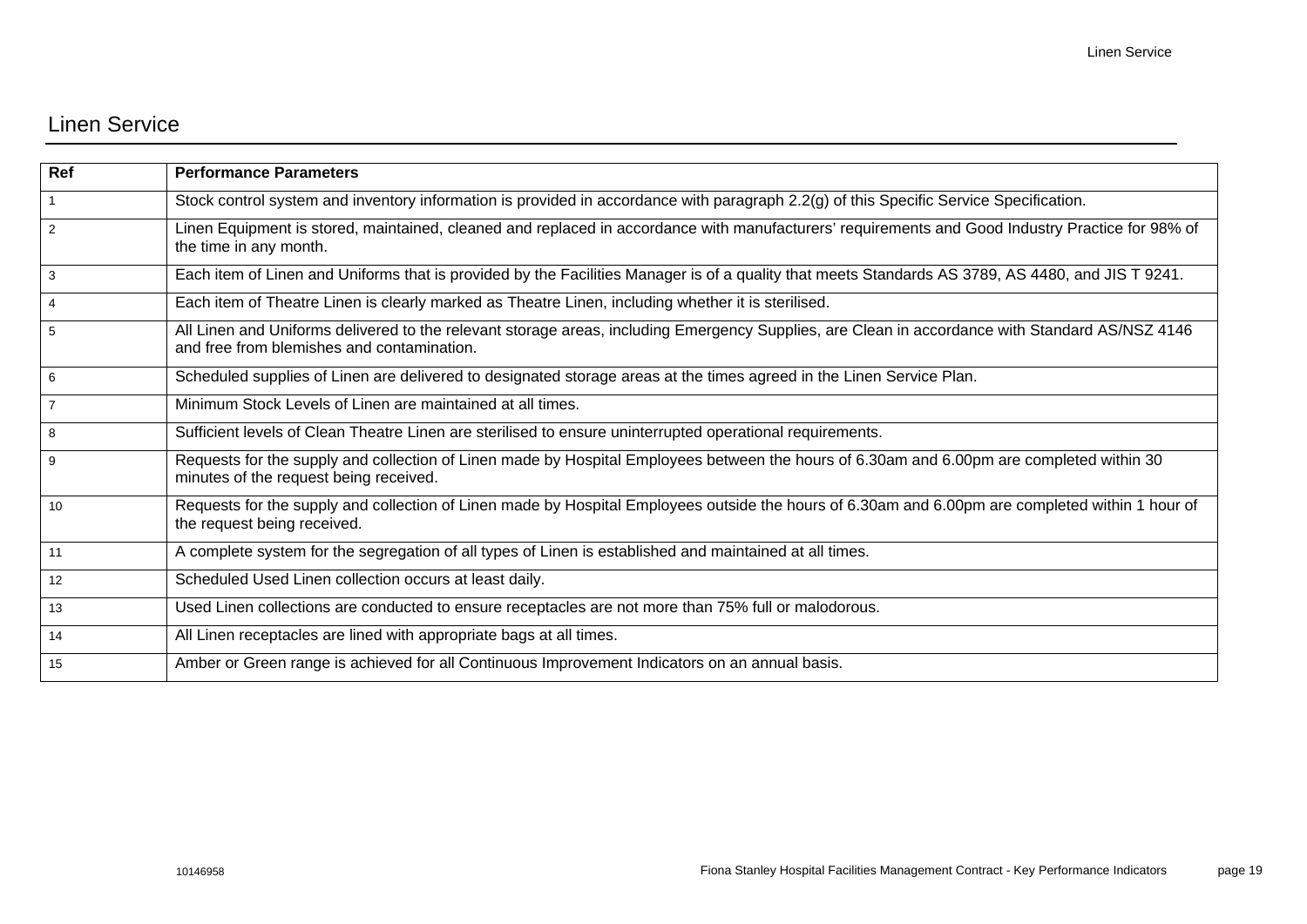# <span id="page-22-0"></span>Managed Equipment Service

| Ref            | <b>Performance Parameters</b>                                                                                                                                                                                                             |
|----------------|-------------------------------------------------------------------------------------------------------------------------------------------------------------------------------------------------------------------------------------------|
|                | The Facilities Manager establishes and maintains a Clinical Products Review Committee with membership approved by the Principal.                                                                                                          |
| $\overline{2}$ | MES Equipment excluding Low Value Items and its associated service history are traceable by the Asset Management System for 99% of the time.                                                                                              |
| 3              | Each item of MES Equipment, as selected and directed by the Principal, is procured in accordance with the procurement process in paragraph 2.4<br>of this Specific Service Specification.                                                 |
| 4              | All MES Equipment is adequately licensed and meets the requirements of the Therapeutic Goods Administration at all times.                                                                                                                 |
| 5              | MES Equipment is installed and commissioned in accordance with manufacturer instructions and guidelines.                                                                                                                                  |
| 6              | All installed MES Equipment is tested and certified in accordance with all Laws prior to commissioning.                                                                                                                                   |
| 7              | Manufacturer's claimed performance is achieved on the date of planned commissioning, and is verified in writing by a Hospital Employee<br>designated by the Principal.                                                                    |
| 8              | Scheduled Maintenance is carried out at the times detailed in the Managed Equipment Service Plan.                                                                                                                                         |
| 9              | Emergency Faults in respect of Group A MES Equipment are Attended to within the Attendance Times (or any other standard accepted by the<br>Principal under a Non Compliant Proposal).                                                     |
| 10             | Urgent Faults in respect of Group A MES Equipment are Attended to within the Attendance Times (or any other standard accepted by the Principal<br>under a Non Compliant Proposal).                                                        |
| 11             | Non-Urgent Faults in respect of Group A MES Equipment are Attended to within the Attendance Times (or any other standard accepted by the<br>Principal under a Non Compliant Proposal).                                                    |
| 12             | Reactive Maintenance Activity in respect of Group A MES Equipment for each Emergency Fault is completed within the Rectification Times (or any<br>other standard accepted by the Principal under a Non Compliant Proposal).               |
| 13             | Reactive Maintenance Activity in respect of Group A MES Equipment for each Level 1 Fault which is Urgent is completed within the Rectification<br>Times (or any other standard accepted by the Principal under a Non Compliant Proposal). |
| 14             | Reactive Maintenance Activity in respect of Group A MES Equipment for each Level 2 Fault which is Urgent is completed within the Rectification<br>Times (or any other standard accepted by the Principal under a Non Compliant Proposal). |
| 15             | Reactive Maintenance Activity in respect of Group A MES Equipment for each Non-Urgent Fault is completed within the Rectification Times (or any<br>other standard accepted by the Principal under a Non Compliant Proposal).              |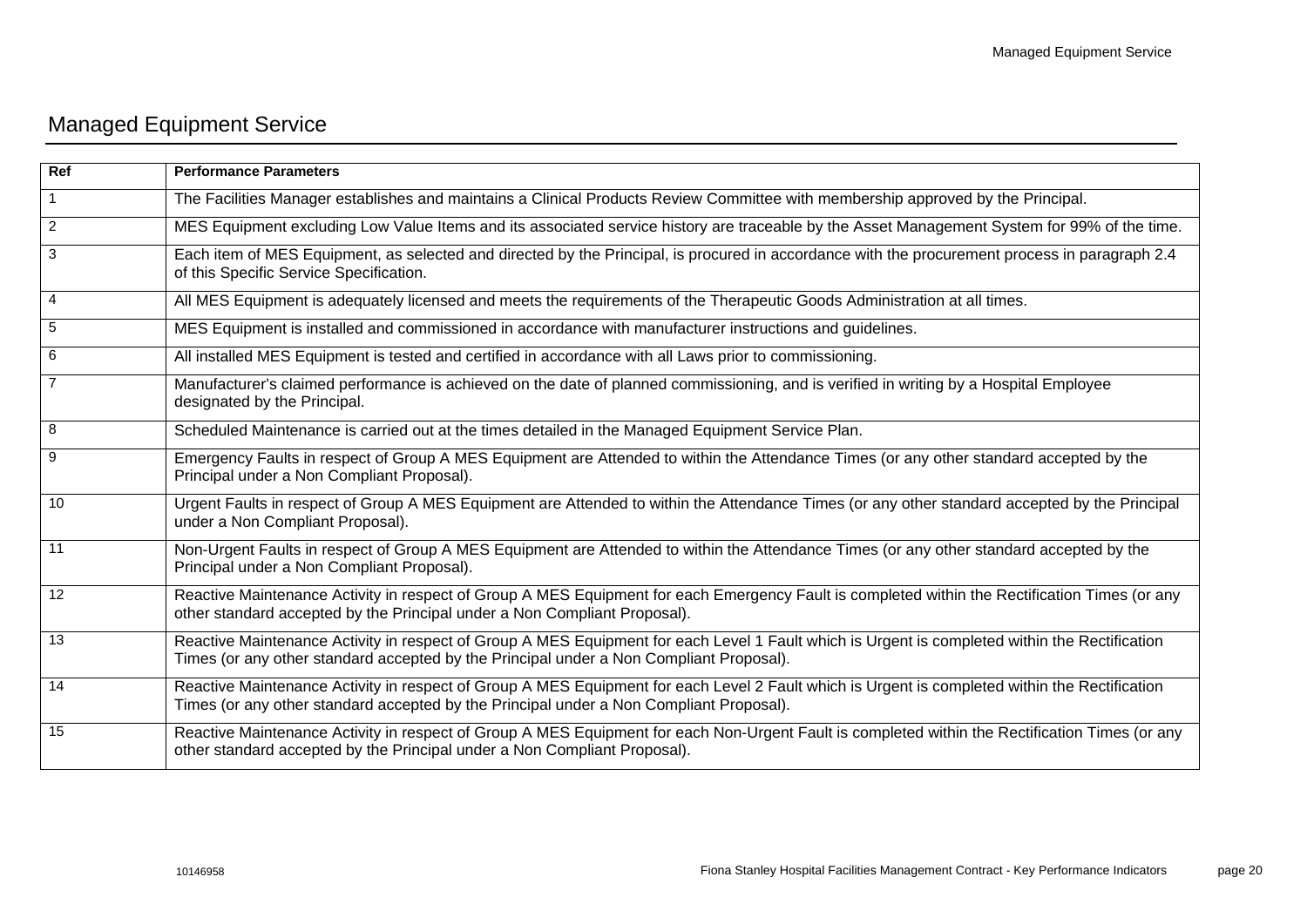| Ref             | <b>Performance Parameters</b>                                                                                                                                                                                                                                                                                                  |
|-----------------|--------------------------------------------------------------------------------------------------------------------------------------------------------------------------------------------------------------------------------------------------------------------------------------------------------------------------------|
| 16              | Regular inspections of the Hospital and quality audits of MES Equipment are conducted in accordance with paragraph 2.9(d) of this Specific Service<br>Specification.                                                                                                                                                           |
| 17              | Product training is provided in accordance with paragraph 2.10 of this Specific Service Specification and the Managed Equipment Service Plan.                                                                                                                                                                                  |
| 18              | 80% of the number of Low Value Items as stated in Appendix E of this Specific Service Specification are available for use.                                                                                                                                                                                                     |
| 19              | Each item of Group B MES Equipment with an annual maintenance value of less than \$31,000 (Indexed) has an Uptime Percentage in any Quarter<br>of greater than the relevant Quarterly Uptime Percentage Target (or any other standard accepted by the Principal under a Non Compliant Proposal).                               |
| $\overline{20}$ | Each item of Group B MES Equipment with a an annual maintenance value of less than \$31,000 (Indexed) has an Uptime Percentage in any<br>Contract Year of greater than or equal to the relevant Annual Uptime Percentage Target (or any other standard accepted by the Principal under a<br>Non Compliant Proposal).           |
| 21              | Each item of Group B MES Equipment with an annual maintenance value of between \$31,000 and \$102,000 (Indexed) has an Uptime Percentage<br>in any Quarter of greater than or equal to the relevant Quarterly Uptime Percentage Target (or any other standard accepted by the Principal under a<br>Non Compliant Proposal)     |
| 22              | Each item of Group B MES Equipment with an annual maintenance value of between \$31,000 and \$102,000 (Indexed) has an Uptime Percentage<br>in any Contract Year of greater than or equal to the relevant Annual Uptime Percentage Target (or any other standard accepted by the Principal<br>under a Non Compliant Proposal). |
| -23             | Each item of Group B MES Equipment with an annual maintenance value of greater than \$102,000 (Indexed) has an Uptime Percentage in any<br>Quarter of greater than or equal to the relevant Quarterly Uptime Percentage Target (or any other standard accepted by the Principal under a Non<br>Compliant Proposal)             |
| 24              | Each item of Group B MES Equipment with a an annual maintenance value of greater than \$102,000 (Indexed has an Uptime Percentage in any<br>Contract Year of greater than or equal to the relevant Annual Uptime Percentage Target (or any other standard accepted by the Principal under a<br>Non Compliant Proposal).        |
| 25              | Amber or Green range is achieved for all Continuous Improvement Indicators on an annual basis.                                                                                                                                                                                                                                 |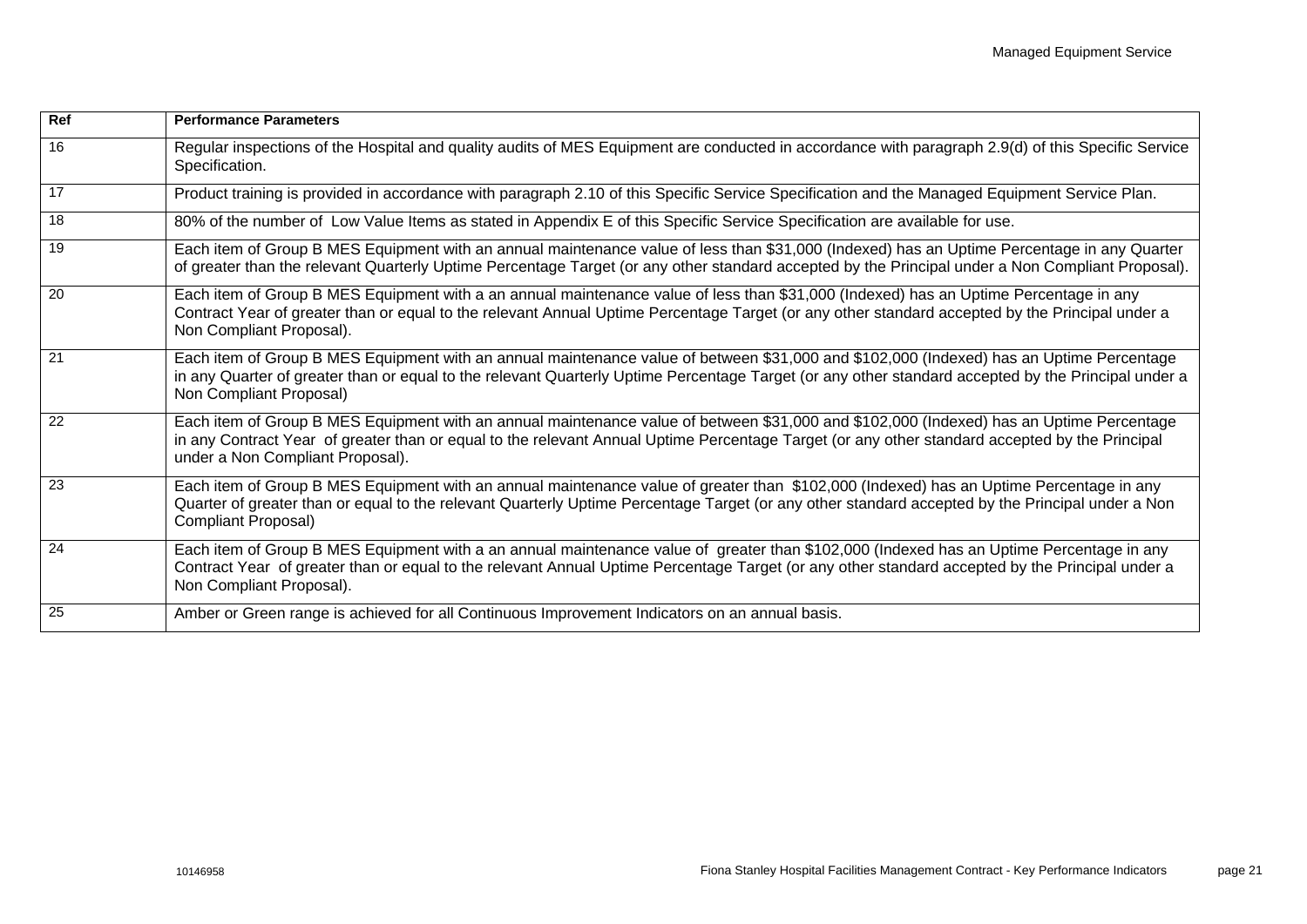# <span id="page-24-0"></span>Management and Integration Service

| <b>Ref</b>     | <b>Performance Parameters</b>                                                                                                                                                                                                                           |
|----------------|---------------------------------------------------------------------------------------------------------------------------------------------------------------------------------------------------------------------------------------------------------|
|                | The Performance Monitoring Plan, as detailed in paragraph 2.1(h) of this Specific Service Specification, is accurate, accessible and verifiable by the<br>Principal at all times.                                                                       |
| 2              | The Principal is advised within one hour of any breaches of Laws or Authorisations as required by paragraph 2.1(i) of this Specific Service<br>Specification.                                                                                           |
| 3              | An accurate organisation structure chart, as described in paragraph 2.2(b) of this Specific Service Specification, is maintained and provided (within 1<br>day of a change) to the Principal.                                                           |
|                | Personnel or delegates (authorised by the Principal) attend meetings called with at least 1 week's notice as requested by the Principal or authorised<br>Hospital Employees in accordance with paragraph 2.2(d) of this Specific Service Specification. |
| 5              | Governance frameworks are maintained in accordance with the requirements in paragraph 2.3 of this Specific Service Specification and provided to the<br>Principal at the end of each month.                                                             |
| 6              | The Facilities Manager provides to the Principal the recommendations of regular expert and quality reviews of the performance of each of the Services<br>as required by paragraph 2.3(b)(2) of this Specific Service Specification.                     |
| $\overline{7}$ | The Facilities Manager provides to the Principal an annual independent expert review of the performance of all Services planning and delivery, as<br>required by paragraph 2.3(b)(3) of this Specific Service Specification.                            |
| 8              | The Business Continuity Plan is certified by an appropriately qualified external reviewer as required by paragraph 2.3(f) of this Specific Service<br>Specification on an annual basis.                                                                 |
| 9              | Each Service Level agreed with the Principal in accordance with paragraph 2.4(g) of this Specific Service Specification, is achieved in any month.                                                                                                      |
| 10             | Information or draft responses are provided to the Principal in accordance with paragraphs 2.6(d) and 2.6(e) of this Specific Service Specification and in<br>the timeframe required.                                                                   |
| 11             | All electronic data is treated in accordance with paragraph 2.6(f) of this Specific Service Specification.                                                                                                                                              |
| 12             | A computer model in respect of the provision of all Services, as specified in paragraph 2.7 of this Specific Service Specification, is accurate, up to date<br>and accessible by the Principal at all times.                                            |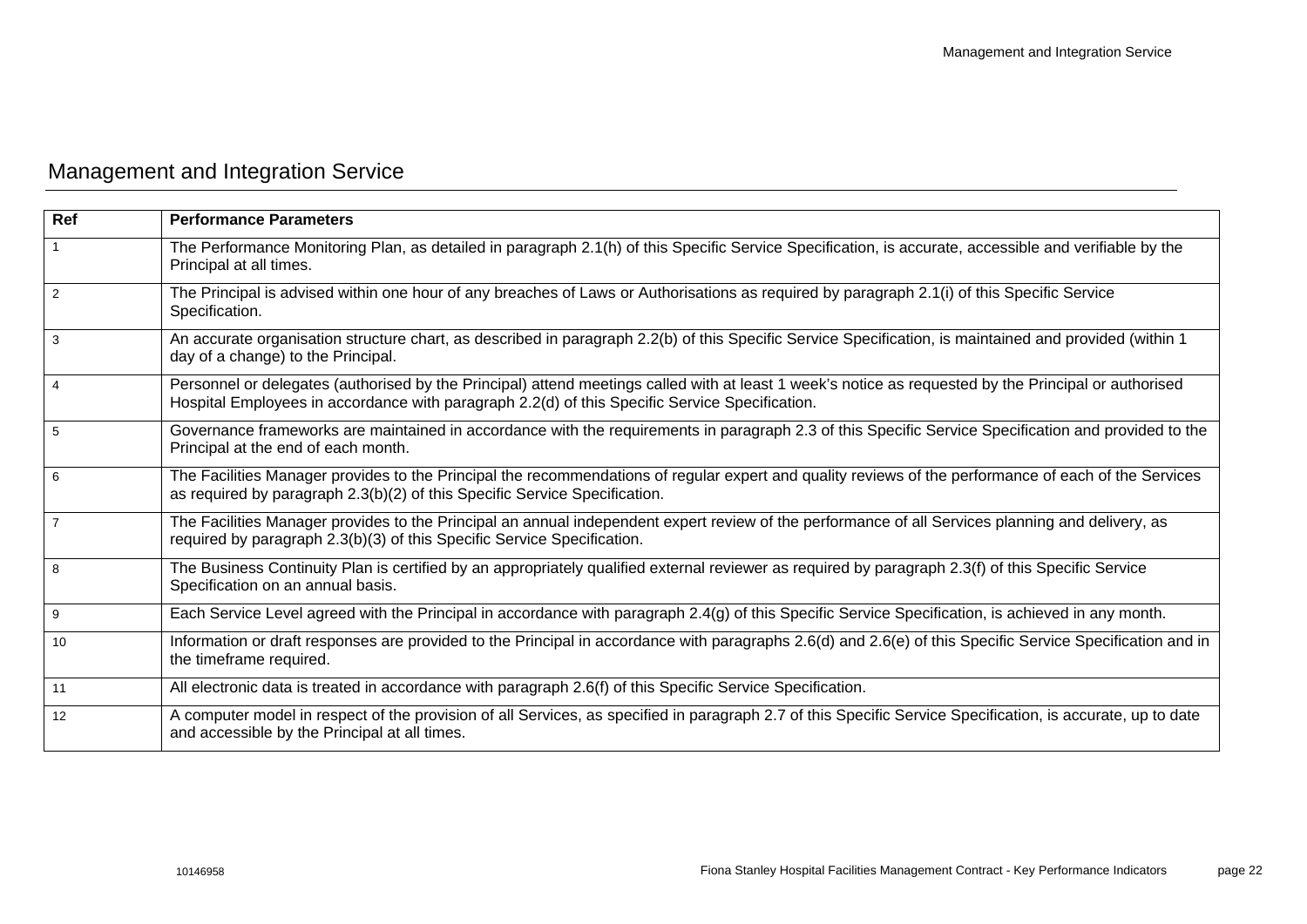| Ref | <b>Performance Parameters</b>                                                                                                                                                               |
|-----|---------------------------------------------------------------------------------------------------------------------------------------------------------------------------------------------|
| 13  | The Principal is advised within one hour of any media enquiries made to any Personnel as required by paragraph 2.10(a) of this Specific Service<br>Specification.                           |
| 14  | The Facilities Manager complies with paragraph 2.10(b) of this Specific Service Specification.                                                                                              |
| 15  | An integrated Site-wide Asset Management System, as detailed in paragraphs 2.11(a) and 2.11(d) of this Specific Service Specification, is maintained<br>and operational at all times.       |
| 16  | The Asset Management System is accessible at all times in accordance with paragraphs 2.11(b) and 2.11(c) of this Specific Service Specification.                                            |
| 17  | An Inventory Management System, as detailed in paragraph 2.11(e) of this Specific Service Specification, is maintained and operational at all times.                                        |
| 18  | The Facilities Manager holds a valid ISO 9001 accreditation as required by paragraph 2.12(c) of this Specific Service Specification, at all times.                                          |
| 19  | Compliance with the Australian Council on Healthcare Standards standards is maintained as required by paragraph 2.12(c) of this Specific Service<br>Specification, at all times.            |
| 20  | Customer satisfaction surveys are conducted and information provided to the Principal in accordance with paragraph 2.12(e) of this Specific Service<br>Specification.                       |
| 21  | Risk documentation is updated every 3 months, as required by paragraph 2.13(c) of this Specific Service Specification, and submitted to the Principal.                                      |
| 22  | Principal Personnel and officers and employees of WA Health are not approached or communicated with in regards of employment opportunities as<br>required by clause 6.1(h) of the Contract. |
| 23  | There is a Facilities Manager's Representative at all times who is appropriately qualified in accordance with clause 6.4(a) of the Contract.                                                |
| 24  | The Principal is notified at least 5 Business Days before changing the Facilities Manager's Representative as specified in clause 6.4(b) of the Contract.                                   |
| 25  | Each of the Facilities Manager's representatives attend meetings of the Facilities Management Advisory Group as per clause 6.5 of the Contract.                                             |
| 26  | Weekly facilities management meetings are convened and chaired by the Facilities Manager and address the requirements as set out in clause 6.6 of<br>the Contract.                          |
| 27  | The Facilities Manager attends meetings in accordance with clause 6.7 of the Contract, when requested with at least 2 days notice by the Principal.                                         |
| 28  | Each Key Personnel is engaged, assigned and experienced as required by clause 6.8 of the Contract.                                                                                          |
| 29  | Prior approval from the Principal is obtained before replacing Key Personnel as required by clause 6.9 of the Contract.                                                                     |
| 30  | The Principal is notified within 5 Business Days of the Facilities Manager becoming aware of changes in relation to Subcontractors as specified in<br>clause 6.9(b) of the Contract.        |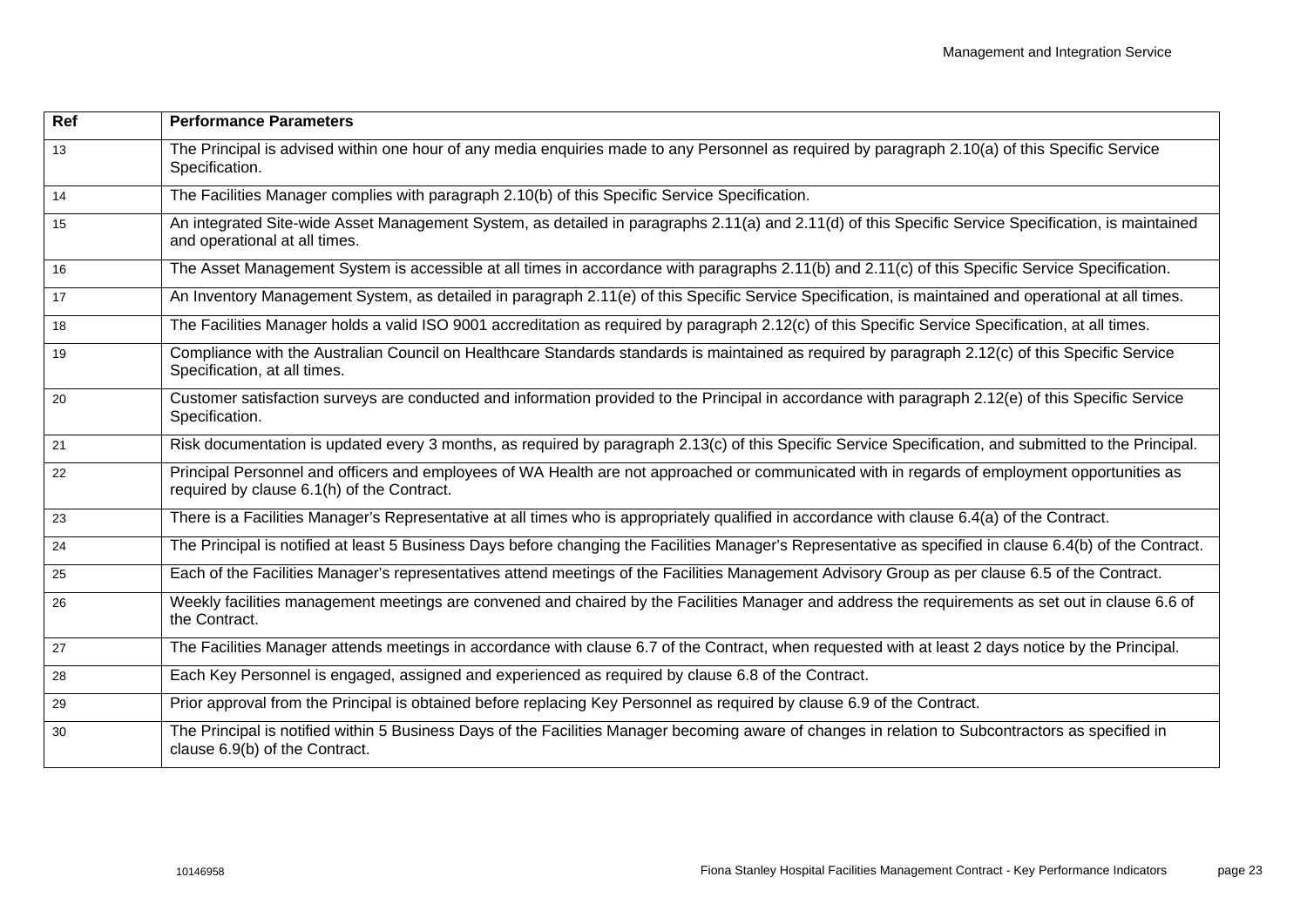| Ref | <b>Performance Parameters</b>                                                                                                                                                                        |
|-----|------------------------------------------------------------------------------------------------------------------------------------------------------------------------------------------------------|
| 31  | Each Personnel is suitably clothed and equipped with the appropriate safety equipment at all times in accordance with clause 6.10(a) of the Contract for<br>98% of the time in any month.            |
| 32  | The Facilities Manager complies with clause 6.12(a) of the Contract.                                                                                                                                 |
| 33  | The Principal is notified as soon as practicable of any event that has occurred in relation to any Personnel as set out in clause 6.12(d) of the Contract.                                           |
| 34  | Each proposed Services Subcontract is tendered in accordance with clause 7.3(a) of the Contract.                                                                                                     |
| 35  | Information relating to proposed or existing Subcontractors, as specified in clause 7.5 of the Contract, is provided to the Principal within the timeframes<br>requested.                            |
| 36  | The Principal is notified of any meeting or discussion with a stakeholder (as defined in the Stakeholder Management Plan) as required by clause 8.3(b)<br>of the Contract.                           |
| 37  | A register of consultation with stakeholders (as defined in the Stakeholder Management Plan) is maintained as set out in clause 8.3(d) of the Contract.                                              |
| 38  | Assistance is given to, and Records are made available to each of the persons listed in clause 9.2(a) of the Contract for the purposes specified under<br>clause 9 of the Contract.                  |
| 39  | Access to the Facilities Manager's Personnel and facilities is provided to each of the persons listed in clause 9.2(a) of the Contract for the purposes<br>specified under clause 9 of the Contract. |
| 40  | The Annual Service Plan is prepared and provided to the Principal in accordance with the requirements set out in clause 15.6 of the Contract.                                                        |
| 41  | The Principal is notified within 24 hours of any accident, incident, injury or property damage as specified in clauses 23.3(a) and 23.3(b) of the Contract.                                          |
| 42  | A written report is provided to the Principal on any incident specified in clause 23.3 of the Contract, within 2 days, in accordance with clause 23.3(c) of<br>the Contract.                         |
| 43  | All reportable situations are reported and the Facilities Manager complies with all other obligations under the Dangerous Goods Safety Act 2004 (WA)<br>as required by clause 23.4 of the Contract.  |
| 44  | The Facilities Manager complies with clause 25.4(a) of the Contract.                                                                                                                                 |
| 45  | Notify the Principal within 5 Business Days of becoming aware of any incident involving Confidential Information as specified in clause 34.2 of the<br>Contract.                                     |
| 46  | Each Facility Management Plan is provided to the Principal and reviewed and updated in the timeframes required in accordance with Schedule 1 of the<br>Contract.                                     |
| 47  | The Service Report is provided to the Principal on a monthly basis in accordance with the requirements of Schedule 16 of the Contract.                                                               |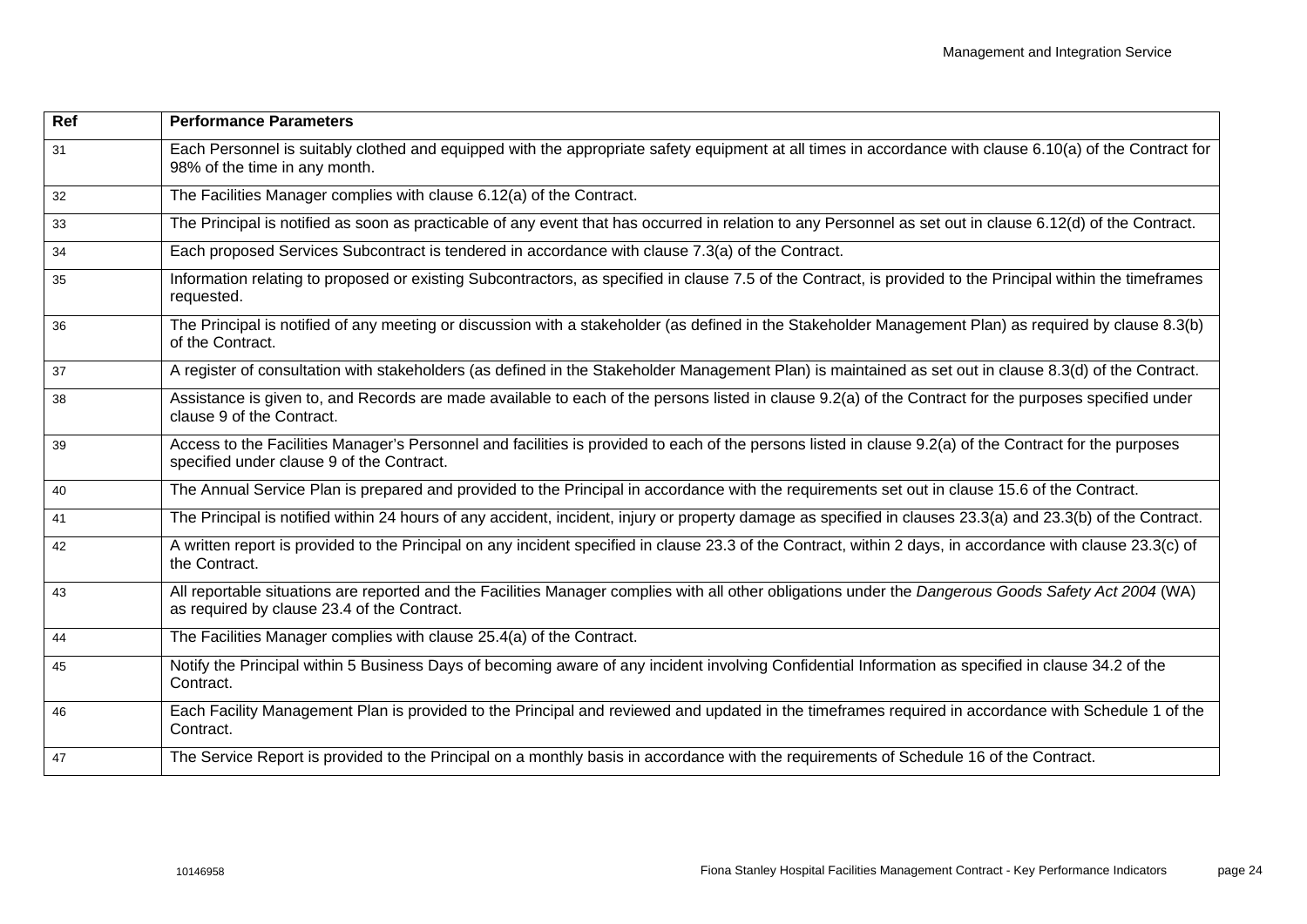| Ref | <b>Performance Parameters</b>                                                                  |
|-----|------------------------------------------------------------------------------------------------|
| 48  | No Personnel smoke anywhere on the Site.                                                       |
| 49  | Amber or Green range is achieved for all Continuous Improvement Indicators on an annual basis. |

# <span id="page-27-0"></span>Patient Catering Service

| Ref             | <b>Performance Parameters</b>                                                                                                                                                                                                                                                 |
|-----------------|-------------------------------------------------------------------------------------------------------------------------------------------------------------------------------------------------------------------------------------------------------------------------------|
| $\overline{1}$  | Each item of crockery, cutlery, jugs and glassware provided to Patients complies with the standard in Appendix D of this Specific Service Specification.                                                                                                                      |
| $\overline{2}$  | The Functional Units used solely as part of the Patient Catering Service and all Patient Catering Equipment are cleaned, managed and maintained in<br>accordance with the catering Cleaning Standards.                                                                        |
| $\mathbf{3}$    | HACCP accreditation is maintained by the Facilities Manager at all times.                                                                                                                                                                                                     |
| $\overline{4}$  | The Australia New Zealand Food Standards Code and HACCP guidelines are complied with by the Facilities Manager at all times.                                                                                                                                                  |
| $5\phantom{.0}$ | The menu complies with the Menu Standards and Nutrition Standards at all times and provide for all Patient dietary requirements.                                                                                                                                              |
| 6               | The AMS provides an accurate pictorial representation of all meal items.                                                                                                                                                                                                      |
| $\overline{7}$  | Approval is gained from the Principal prior to the implementation of all menus and any specific item on the menu.                                                                                                                                                             |
| 8               | The menu provided to each Patient meets the Menu Standards.                                                                                                                                                                                                                   |
| 9               | Suitable theme day menus are provided to all Patients.                                                                                                                                                                                                                        |
| 10              | The AMS is operational and meets the Principal's functional requirements including ordering, review and verification of orders and updates to orders<br>through a variety of media including the Patient Entertainment System at all times except during Planned Maintenance. |
| 11              | Each meal complies with the Australia New Zealand Food Standards Code, Nutrient Standards and Menu Standards.                                                                                                                                                                 |
| 12              | Each Patient receives the correct meal (other than therapeutic diet meals) as per their order.                                                                                                                                                                                |
| 13              | Each therapeutic diet meal provided to Patients is correct as per their meal order.                                                                                                                                                                                           |
| 14              | Each meal delivered to Patients is of the same standard to that which was agreed with the Principal prior to being placed on the menu with respect to<br>nutritional content, menu composition and cycle, ingredients and temperature.                                        |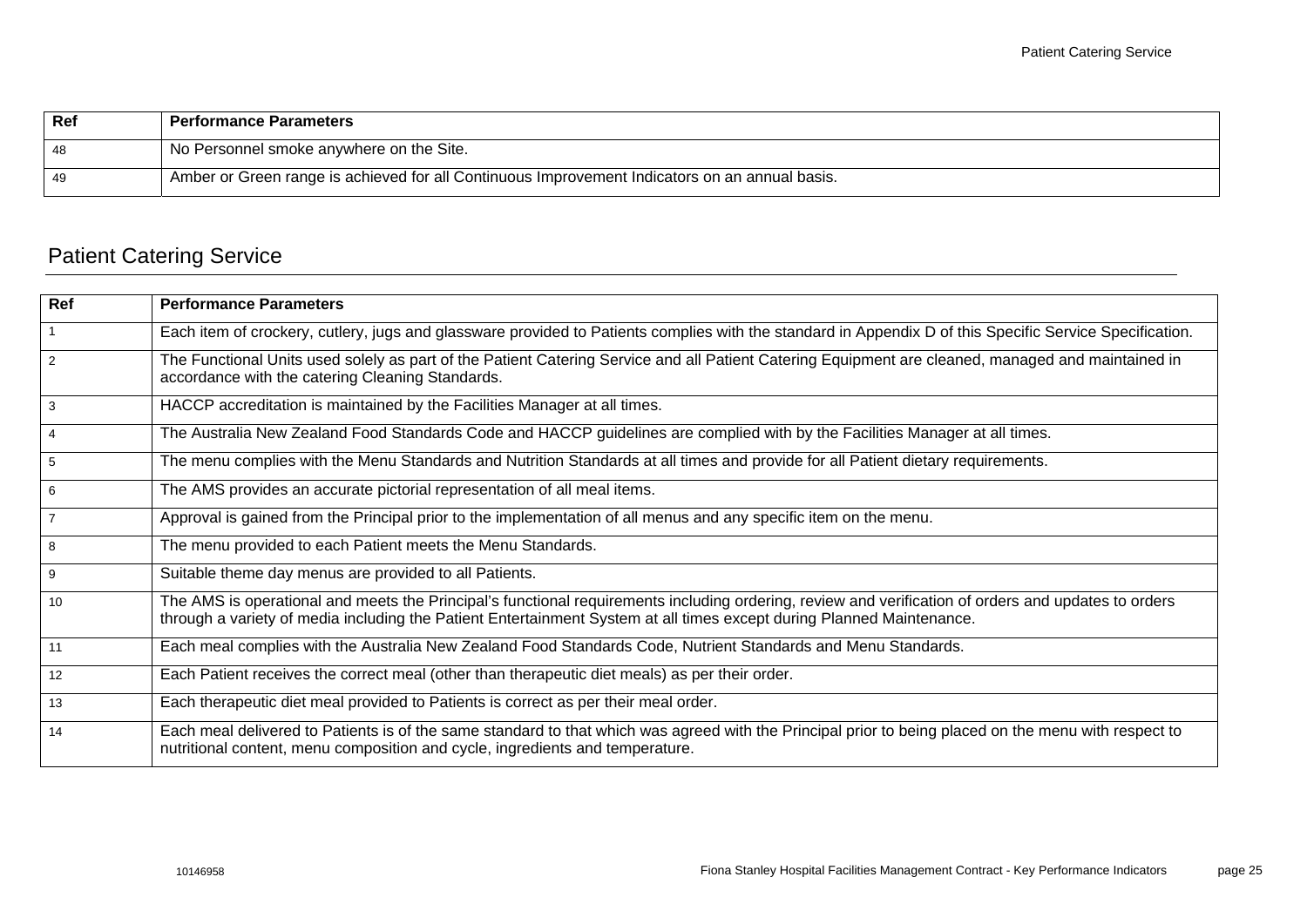| Ref | <b>Performance Parameters</b>                                                                                                                                                                        |
|-----|------------------------------------------------------------------------------------------------------------------------------------------------------------------------------------------------------|
| 15  | Each Neutropenic diet meal is prepared using Cook Fresh methodology, in a Cook Fresh Kitchen and is in accordance with the Nutrition Standards and<br>the Australia New Zealand Food Standards Code. |
| 16  | All meals (other than Non-scheduled Patient Catering Requests) are delivered at the Scheduled Meal Times.                                                                                            |
| 17  | Each Non-scheduled Patient Catering Request for snacks and beverages are delivered within the Non-scheduled Catering Request Delivery Times.                                                         |
| 18  | Each meal is served with appropriate crockery, cutlery and consumables for each meal, snack and beverage (including special items, where clinically<br>required).                                    |
| 19  | Crockery, cutlery, trays and uneaten food items are removed from each Patient within 60 minutes of the Patient having received the meal.                                                             |
| 20  | All Patient Catering Equipment is removed from ward areas and corridors outside of Scheduled Meal Times.                                                                                             |
| 21  | Amber or Green range is achieved for all Continuous Improvement Indicators on an annual basis.                                                                                                       |

## <span id="page-28-0"></span>Pest Control Service

| Ref            | <b>Performance Parameters</b>                                                                                                                                                         |
|----------------|---------------------------------------------------------------------------------------------------------------------------------------------------------------------------------------|
|                | Planned Pest Control Service is undertaken at the times and frequencies set out in the Pest Control Service Plan unless otherwise agreed with the<br>Principal.                       |
| $\mathcal{P}$  | Facilities Manager undertakes regular inspections as per Pest Control Services Plan to indicate no outbreaks arising from lack of effective Planned Pest<br>Control Service delivery. |
| 3              | No adverse impact on Hospital User safety as a result of either Planned Pest Control Service or Reactive Pest Control Service delivery occurs.                                        |
| $\overline{4}$ | Pest Control Service delivery meets requirements of Environmental Authorisations for Protected Pests.                                                                                 |
| 5              | Emergency Faults are Attended within the relevant Attendance Time.                                                                                                                    |
| 6              | Emergency Faults are rectified within the Rectification Time.                                                                                                                         |
| $\overline{7}$ | Urgent Faults are Attended within the relevant Attendance Time.                                                                                                                       |
| 8              | Urgent Faults are rectified within the Rectification Time.                                                                                                                            |
| 9              | Non-Urgent Faults are Attended within the relevant Attendance Time.                                                                                                                   |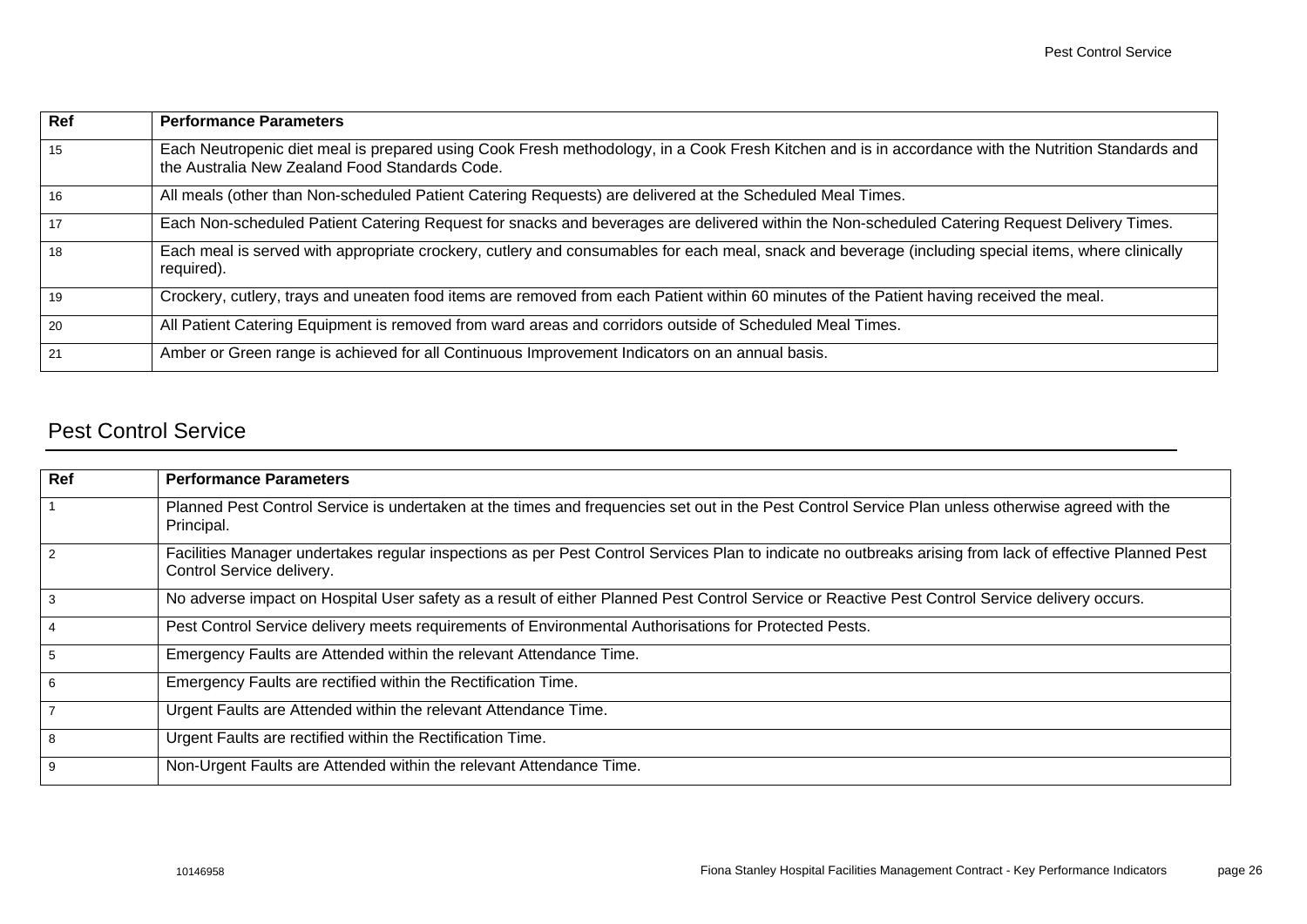| Ref | <b>Performance Parameters</b>                                                                                             |
|-----|---------------------------------------------------------------------------------------------------------------------------|
| 10  | Non-Urgent Faults are rectified within the Rectification Time.                                                            |
| 11  | Protected Pests are managed and treated in accordance with the requirements of the relevant Environmental Authorisations. |
| 12  | Amber or Green range is achieved for all Continuous Improvement Indicators on an annual basis.                            |

# <span id="page-29-0"></span>Property Management Service

| <b>Ref</b>    | <b>Performance Parameters</b>                                                                                                                                                                                                                                      |
|---------------|--------------------------------------------------------------------------------------------------------------------------------------------------------------------------------------------------------------------------------------------------------------------|
|               | 100% occupancy across all retail tenancies on the Site is achieved each calendar year.                                                                                                                                                                             |
| $\mathcal{P}$ | The Retail Mix Strategy is reviewed, and where appropriate updated, annually.                                                                                                                                                                                      |
| 3             | The Principal's obligations under each Property Agreement are performed at all times.                                                                                                                                                                              |
| 4             | The change of Property Parties is conducted in accordance with the Property Agreements and paragraph 2.2(e) of this Specific Service Specification.                                                                                                                |
| 5             | Monthly compliance reviews are conducted and reports provided to the Principal by the Facilities Manager relating to Property Party compliance with<br>Laws and terms of each Property Agreement.                                                                  |
| 6             | Action in accordance with the Property Management Service Plan, Laws and the terms of Property Agreements is taken by the Facilities Manager, on<br>behalf of the Principal, for non-compliance of Laws or the terms of a Property Agreements by a Property Party. |
|               | Amber or Green range is achieved for all Continuous Improvement Indicators on an annual basis.                                                                                                                                                                     |

# <span id="page-29-1"></span>Reception Service

| Ref | <b>Performance Parameters</b>                                                                                                               |
|-----|---------------------------------------------------------------------------------------------------------------------------------------------|
|     | The Reception Service is provided in accordance with the Service Times.                                                                     |
|     | All enquiries of Hospital Users to the Reception Service are attended to within 2 minutes of the enquirer presenting to the Reception area. |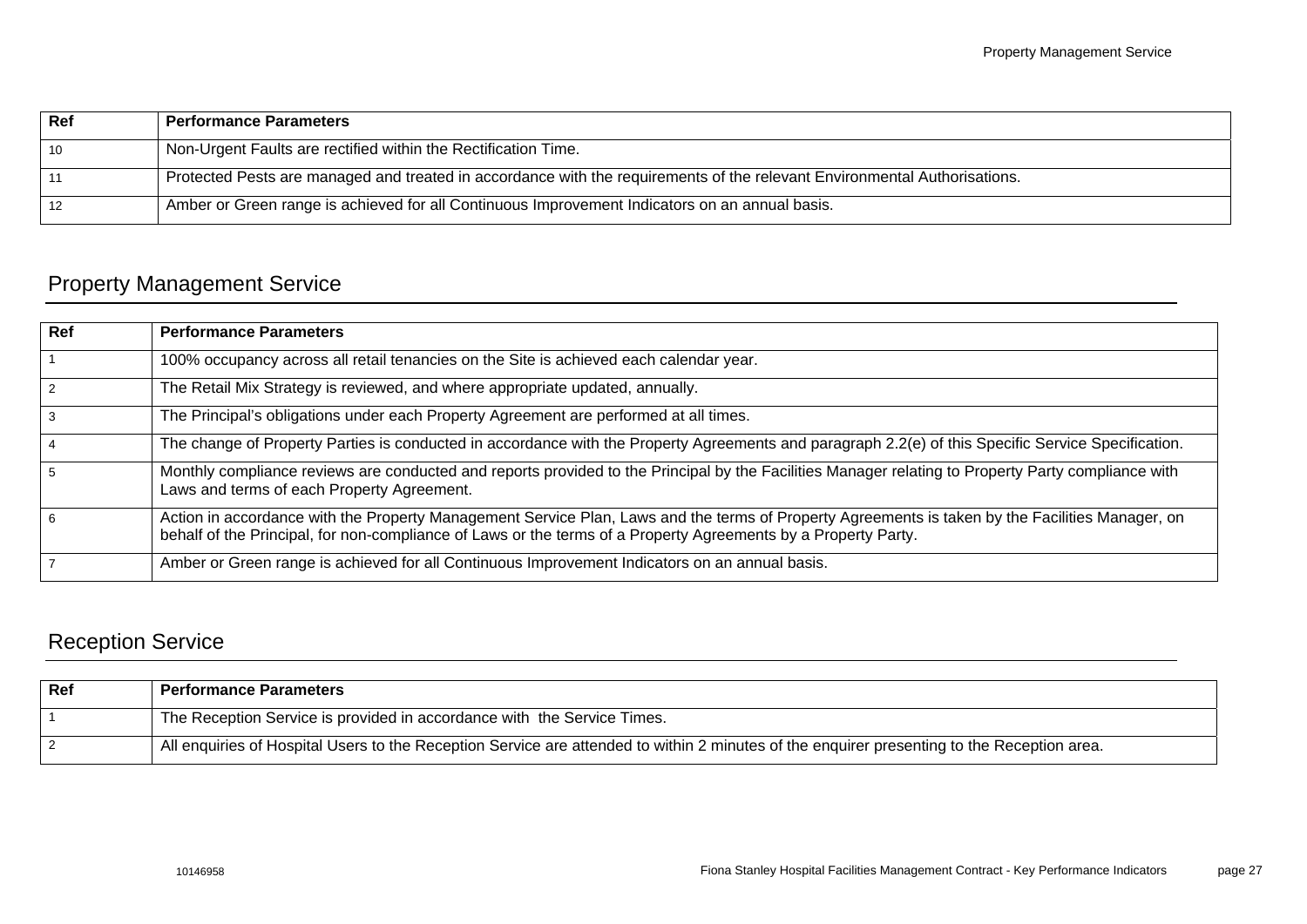| Ref | <b>Performance Parameters</b>                                                                                      |
|-----|--------------------------------------------------------------------------------------------------------------------|
|     | A translator / interpreter service is available within 5 minutes of the enquirer presenting to the Reception area. |
|     | Reception Services are provided in a professional, courteous and welcoming manner.                                 |
|     | All courier items received are receipted appropriately.                                                            |
|     | Amber or Green range is achieved for all Continuous Improvement Indicators on an annual basis.                     |

# <span id="page-30-0"></span>Scheduling and Billing Service

| Ref            | <b>Performance Parameters</b>                                                                                                                                                                                                                                                                |
|----------------|----------------------------------------------------------------------------------------------------------------------------------------------------------------------------------------------------------------------------------------------------------------------------------------------|
| $\mathbf{1}$   | The Scheduling System's design and management facilitates advance and short notice requests, enables integration with the Principal's scheduling<br>systems, and facilitates the changing workflows of Hospital Employees at all times, except during upgrades, maintenance, or replacement. |
| 2              | The Scheduling System provides accessibility for Hospital Employees at all times.                                                                                                                                                                                                            |
| 3              | All relevant and necessary information (including directions, cancellation policies and clinical requirements) is provided to Scheduling Users at least 2<br>days prior to the date of booking (unless booking is made less than 2 days from the date of appointment).                       |
| $\overline{4}$ | Each Scheduling Users is informed of their appointment time, date, any instructions that are relevant to their appointment or booking, and directions to<br>the relevant area within 24 hours of the appointment being made.                                                                 |
| 5              | Each Bookable Space scheduling request is responded to and confirmed or counter offered within 30 minutes between the hours of 6.30am and 6.00pm.                                                                                                                                            |
| 6              | Each Bookable Space is ready and available for its intended booked use at the times and for the duration specified in the booking.                                                                                                                                                           |
|                | The Bookable Space provided meets the requirements (including equipment requirements) of the Scheduling User, given the information provided in the<br>booking.                                                                                                                              |
| 8              | The Facilities Manager implements and complies with the policy for loss of or damage to property in Bookable Spaces as approved by the Principal<br>under paragraph 2.2(b) of this Specific Service Specification.                                                                           |
| 9              | The scheduling of each Patient booking is made consistent with the Scheduling and Billing Service Plan.                                                                                                                                                                                      |
| 10             | Notification is provided to relevant Principal's Personnel proposed to attend an appointment within 1 hour of such appointment being cancelled.                                                                                                                                              |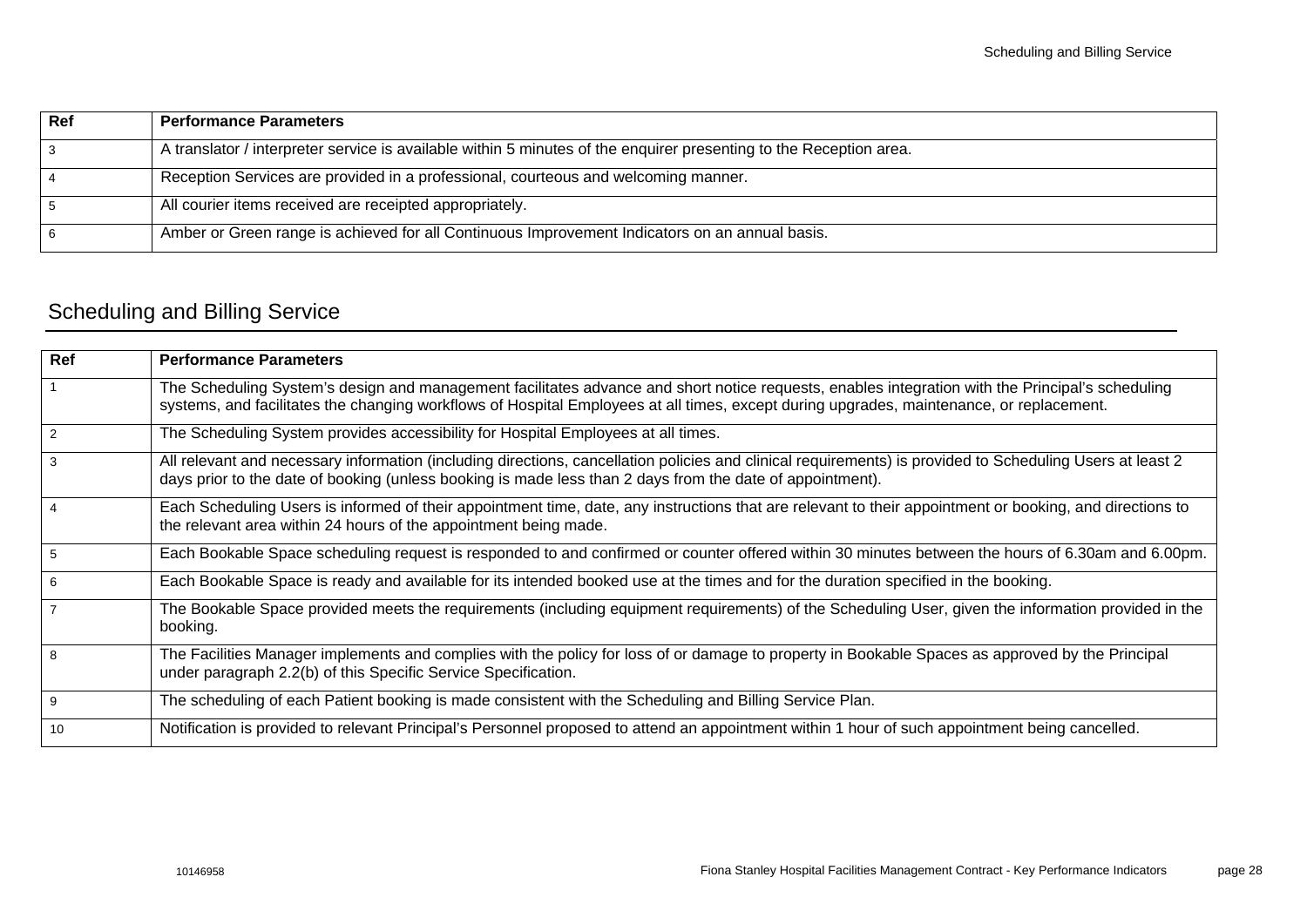| Ref | <b>Performance Parameters</b>                                                                                                                                                                                   |
|-----|-----------------------------------------------------------------------------------------------------------------------------------------------------------------------------------------------------------------|
| 11  | All appointments are managed in accordance with the Metropolitan Health Services (WA Health) Specialist Outpatient Services Access Policy and the<br>WA Health Elective Surgery Management and Waitlist Policy. |
| 12  | All billing services are provided in accordance with the Health Accounting Manual and Financial Management Act 2006 (WA).                                                                                       |
| 13  | An electronic, direct billing system meets the capabilities required in paragraph 2.3(b) of this Specific Service Specification and is available at all times.                                                  |
| 14  | All bills are generated within 2 Business Days from the date that the goods or services are provided.                                                                                                           |
| 15  | Debtors and collections are managed in accordance with the relevant WA Health Policy.                                                                                                                           |
| 16  | All monies are distributed to the Principal on a monthly basis in a format that has been agreed with the Principal.                                                                                             |
| 17  | All account management systems, account codes and account structures are fully integrated with the Principal's Standard Operating Environment.                                                                  |
| 18  | Green range is achieved for each Continuous Improvement Indicator on an annual basis.                                                                                                                           |

## <span id="page-31-0"></span>Sterilisation Service

| Ref            | <b>Performance Parameters</b>                                                                                                                                                                               |
|----------------|-------------------------------------------------------------------------------------------------------------------------------------------------------------------------------------------------------------|
|                | Sterilisation Service is operational during the Service Times.                                                                                                                                              |
| 2              | Sterilisation Equipment is procured, stored and replaced in accordance with manufacturer's instructions and Good Industry Practice at all times.                                                            |
| 3              | All Sterilisation Equipment is maintained and cleaned in accordance with Standard 4187 and HTM2030 / ISO 15883 and Good Industry Practice at all<br>times.                                                  |
| $\overline{4}$ | Electronic Medical Device tracking system is provided in accordance with Appendix B at all times.                                                                                                           |
| 5              | Sterilisation Service is performed in accordance with all standards and guidelines defined in paragraph 2.2(p) of this Specific Service Specification,<br>including AS/NZS 4187 and ISO13485, at all times. |
| 6              | Facilities Manager attends Clinical Products Review Committee and provides reports on the items specified in paragraph 2.2(j) of this Specific Service<br>Specification.                                    |
|                | The Medical Device database is accessible by Hospital Employees at all times.                                                                                                                               |
| 8              | The Medical Device database is maintained and accurate at all times.                                                                                                                                        |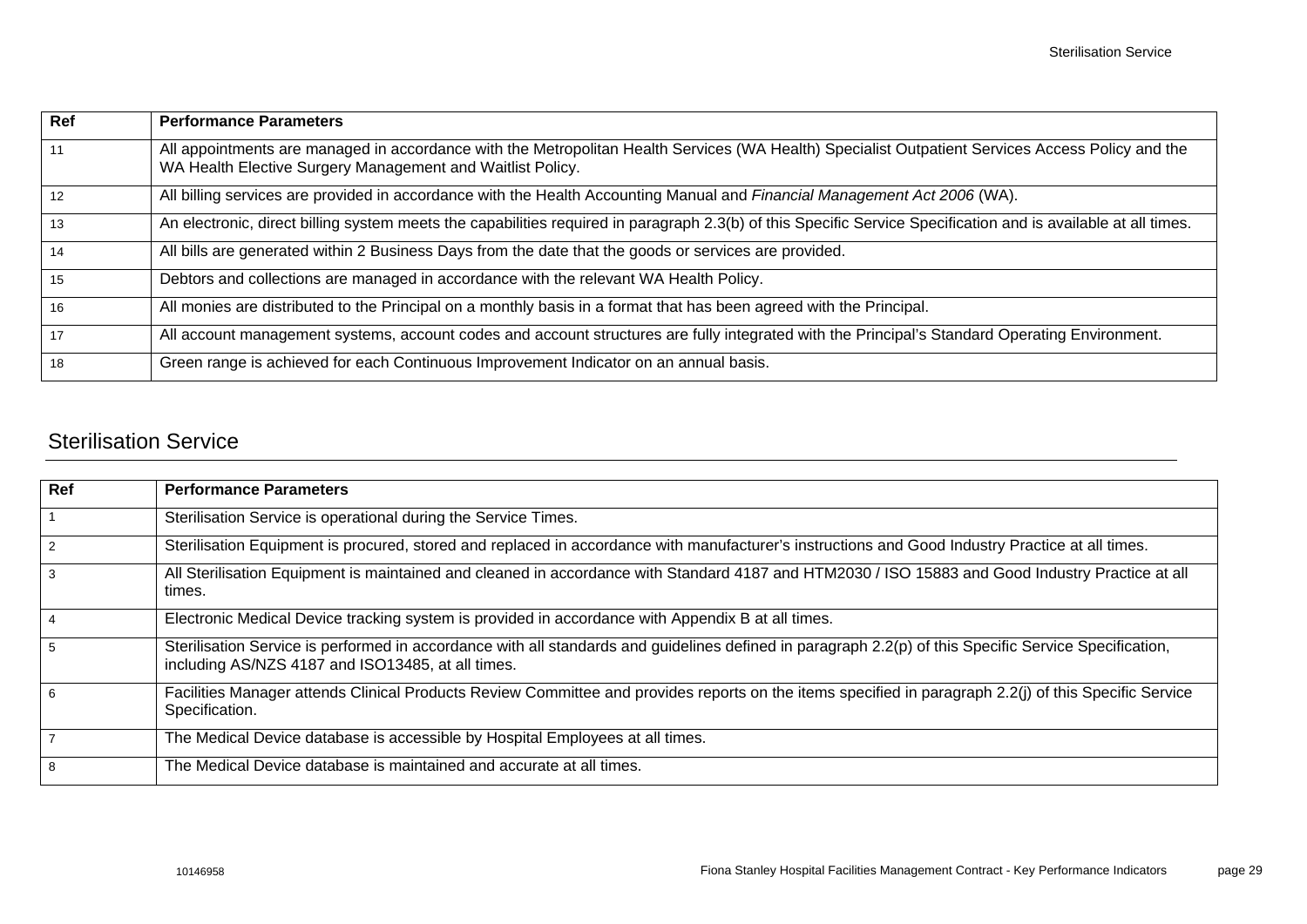| Ref             | <b>Performance Parameters</b>                                                                                                                                                           |
|-----------------|-----------------------------------------------------------------------------------------------------------------------------------------------------------------------------------------|
| 9               | All records are maintained in accordance with Health Policies and Standard 4187 requirements at all times.                                                                              |
| 10 <sup>1</sup> | Each Medical Device is not damaged during the performance of the Sterilisation Service in compliance with the manufacturer's instructions and all<br>relevant Standards.                |
| 11              | All Loan Instruments are checked against the technical specification and safely prepared in accordance with procedures agreed with the owner of the<br>Loan Instrument prior to return. |
| 12              | All Medical Devices and Packs used by designated Fast Track areas are available for re-use within 3 hours between the hours of 7 am and 11 pm.                                          |
| 13              | All Packs used in designated Urgent areas are available for re-use within 4 hours between the hours of 7 am and 11 pm.                                                                  |
| 14              | All Packs used in designated Routine areas are available for re-use within 24 hours.                                                                                                    |
| 15              | Sufficient Sterile equipment is available to meet the requests of Hospital Employees between the hours of 11 pm and 7 am.                                                               |
| 16              | All instrument sets are processed individually (and not mixed with other sets during processing).                                                                                       |
| 17              | All non-automated washing is conducted in accordance with the protocols detailed in the Sterilisation Services Plan.                                                                    |
| 18              | Each Re-usable Medical Device is inspected after cleaning and Disinfection to ensure it is performing in accordance with its functional or operational<br>requirements.                 |
| 19              | Each Medical Device and Pack that has been Sterilised and Compiled is validated by trained Personnel as being intact and Sterile.                                                       |
| 20              | Each item of Clean Theatre Linen (as defined in the Linen Service Specification) is Sterilised and appropriately wrapped prior to distribution.                                         |
| 21              | Facilities Manager coordinates the repair and maintenance process of Medical Devices which are not performing in accordance with functional and<br>operational requirements.            |
| 22              | Amber or Green range is achieved for all Continuous Improvement Indicators on an annual basis.                                                                                          |

## <span id="page-32-0"></span>Supplies Management Service

| Ref | <b>Performance Parameters</b>                                     |
|-----|-------------------------------------------------------------------|
|     | Each location maintains the required level of Imprest.            |
|     | Accurate and up to date inventory list is available at all times. |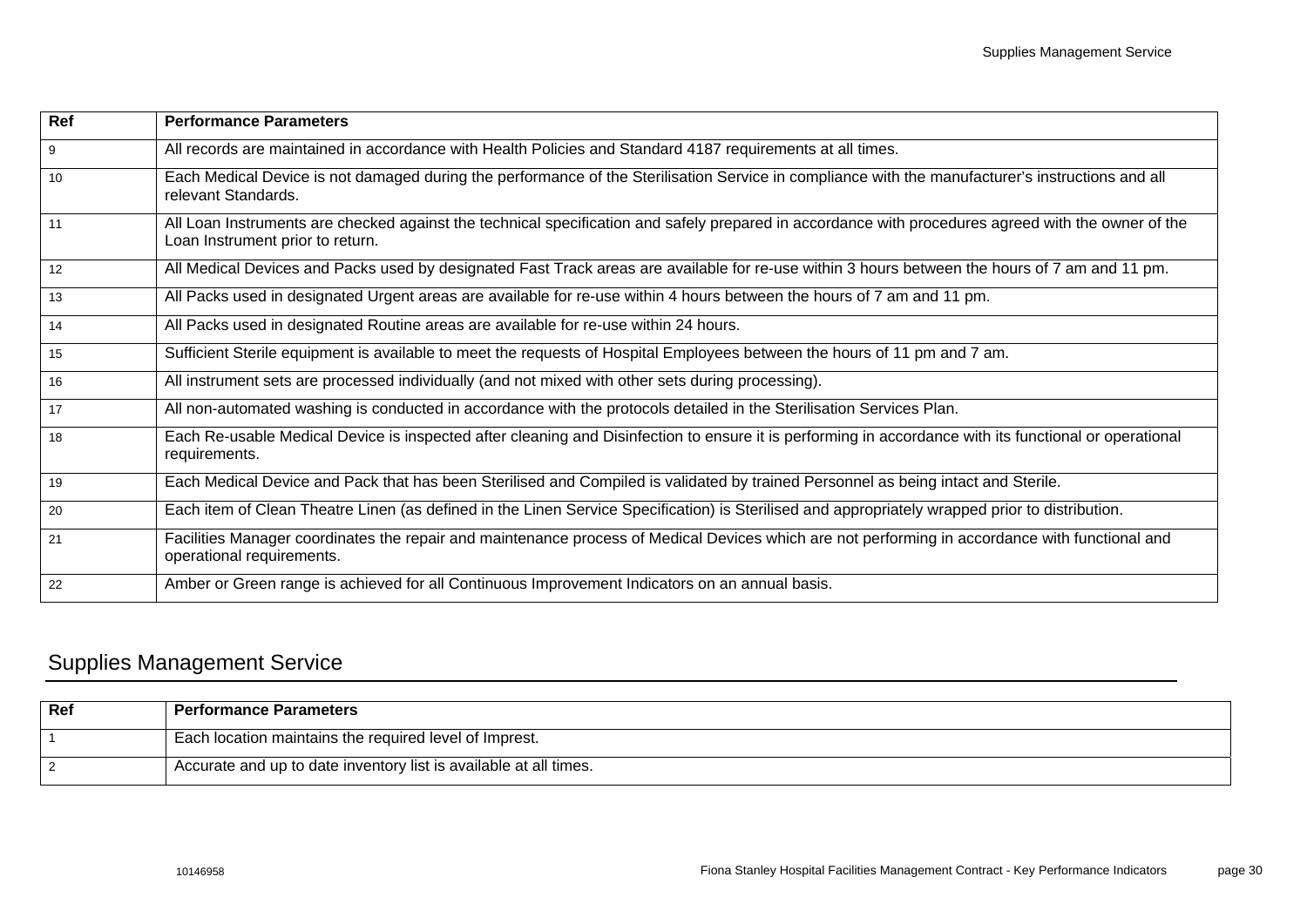| <b>Ref</b>      | <b>Performance Parameters</b>                                                                                                                                                                                               |
|-----------------|-----------------------------------------------------------------------------------------------------------------------------------------------------------------------------------------------------------------------------|
| $\mathbf{3}$    | Valid invoices issued to Principal within 3 Business Days of receipt from the provider of the Supplies.                                                                                                                     |
| $\overline{4}$  | Deliveries of Supplies are only accepted through the locations specified in the Supplies Management Services Plan.                                                                                                          |
| $\sqrt{5}$      | No out of date Supplies are supplied for use in the Hospital.                                                                                                                                                               |
| $6\phantom{.}6$ | All Dangerous Goods are received and recorded on material safety data sheets.                                                                                                                                               |
| $\overline{7}$  | Supplies which do not comply with the relevant order are replaced within 8 hours of receipt.                                                                                                                                |
| 8               | The Principal is notified of any overdue Supplies and relevant action taken to mitigate any risks within 4 hours of notification from the provider of the<br>Supplies.                                                      |
| 9               | Emergency Requests are attended to and completed within the relevant Attendance Time.                                                                                                                                       |
| 10              | Urgent Requests are attended to and completed within the relevant Attendance Time.                                                                                                                                          |
| 11              | Non-Urgent Requests are attended to and completed within the relevant Attendance Time.                                                                                                                                      |
| 12              | Facilities Manager replaces any Supplies damaged by the Facilities Manager.                                                                                                                                                 |
| 13              | Supplies are correctly labelled at all times.                                                                                                                                                                               |
| 14              | Imprest levels are achieved at the times stated in the Supplies Management Services Plan.                                                                                                                                   |
| 15              | All records requested by the Principal from the Supplies operational support system are provided within 1 Business Day of request.                                                                                          |
| 16              | The Facilities Manager informs Principal of a Supplies recall event within 2 hours of the time the Facilities Manager is notified, becomes aware, or ought<br>reasonably to have become aware of the supplies recall event. |
| 17              | Medical Gases do not fall below levels agreed by Principal.                                                                                                                                                                 |
| 18              | Requests for printing and copying are returned within the priority times agreed in the Supplies Management Service Plan.                                                                                                    |
| 19              | The Principal's obligations under each Supply agreement are performed at all times.                                                                                                                                         |
| 20              | Amber or Green range is achieved for all Continuous Improvement Indicators on an annual basis.                                                                                                                              |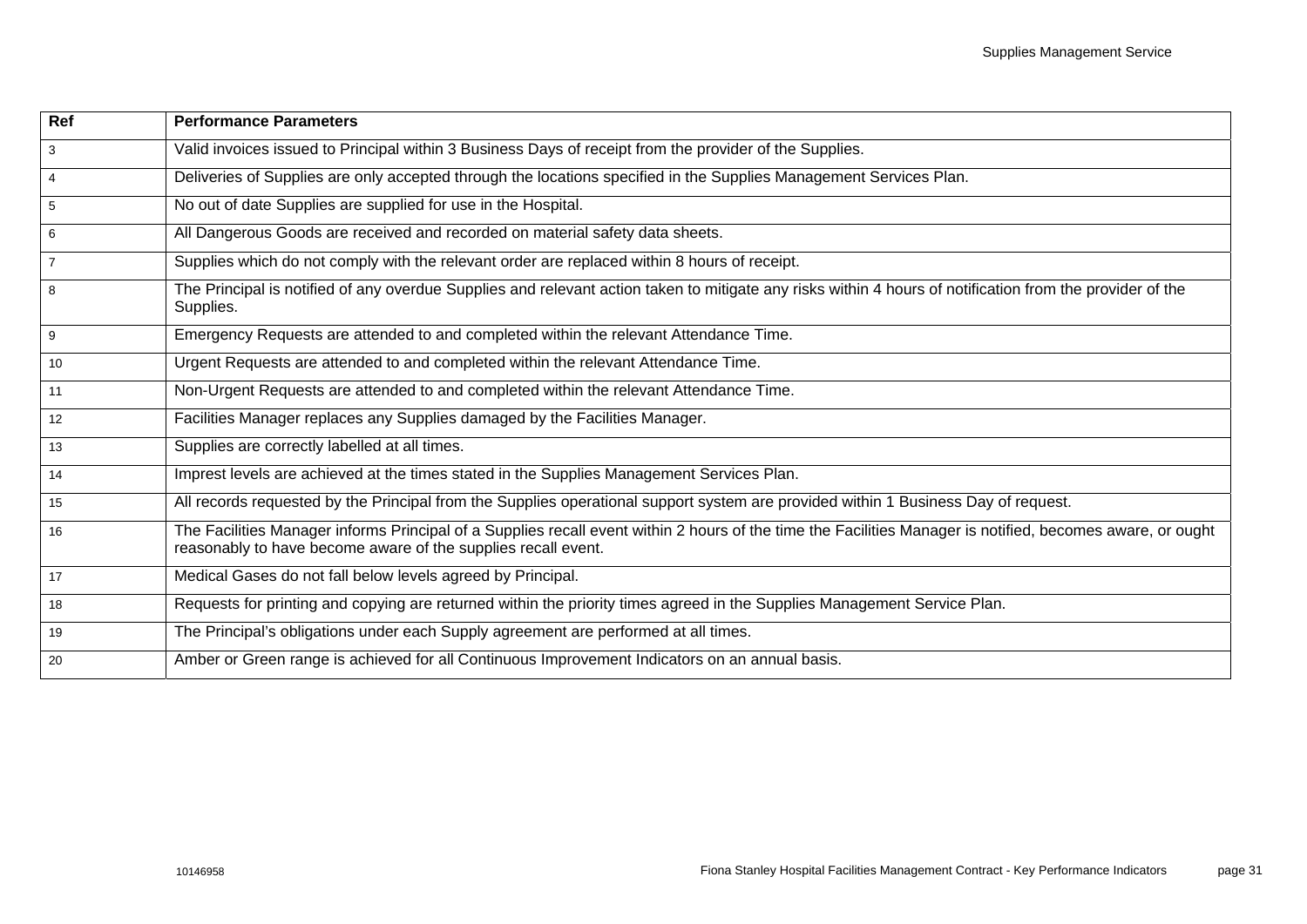# <span id="page-34-0"></span>Vehicle and Traffic Management Service

| Ref            | <b>Performance Parameters</b>                                                                                                                                                                                                                                                |
|----------------|------------------------------------------------------------------------------------------------------------------------------------------------------------------------------------------------------------------------------------------------------------------------------|
|                | Each vehicle parking bay is available for its intended use, as specified in the Fiona Stanley Hospital Travel and Access Plan, 24 hours per day, 7 days<br>per week.                                                                                                         |
| $\overline{2}$ | Each emergency vehicle bay (including each ambulance bay) is available and accessible for their intended purpose only.                                                                                                                                                       |
| 3              | Each medical specialist bay is available and accessible for their intended purpose only.                                                                                                                                                                                     |
| $\overline{4}$ | Access to drop off zones is available and accessible for their intended purpose only.                                                                                                                                                                                        |
| 5              | Each disabled bay is available and accessible for their intended purpose only.                                                                                                                                                                                               |
| 6              | Each fleet vehicle bay is available and accessible for their intended purpose only.                                                                                                                                                                                          |
| $\overline{7}$ | Each staff bay is available and accessible for their intended purpose only.                                                                                                                                                                                                  |
| 8              | Each visitors' bay is restricted for their intended purpose only.                                                                                                                                                                                                            |
| 9              | All access, egress and circulation routes for emergency vehicles (including fire paths) are safe, clearly marked and continuously free from congestion in<br>a manner that maintains a free flow of traffic at all times, and are available for use by appropriate vehicles. |
| 10             | All revenue from the Vehicle and Traffic Management Service (including fees and fines) in any month is collected and electronically distributed to the<br>Principal on the second Business Day of the following month.                                                       |
| 11             | Each application for a Permit is accepted (and the Permit issued) or rejected within the next Business Day of the application being made.                                                                                                                                    |
| 12             | Permits are revoked within the next Business Day of a Direction by the Principal to do so.                                                                                                                                                                                   |
| 13             | An accurate and up to date database of all Permit holders, including details of each Permit holder's identity, and the vehicle registration(s), vehicle<br>make(s) and model(s) for each Permit holder is maintained.                                                        |
| 14             | Fines are issued to each person or vehicle (where appropriate) in breach of the relevant Laws and where such fines are able to be issued.                                                                                                                                    |
| 15             | Fines enforcement occurs such that 70% of fines issued, by number, are collected within the period stipulated within the relevant Laws.                                                                                                                                      |
| 16             | Each Emergency Fault is rectified within the relevant Rectification Time.                                                                                                                                                                                                    |
| 17             | Each Urgent Fault is rectified within the relevant Rectification Time.                                                                                                                                                                                                       |
| 18             | Each Non-Urgent Fault is rectified within the relevant Rectification Time.                                                                                                                                                                                                   |